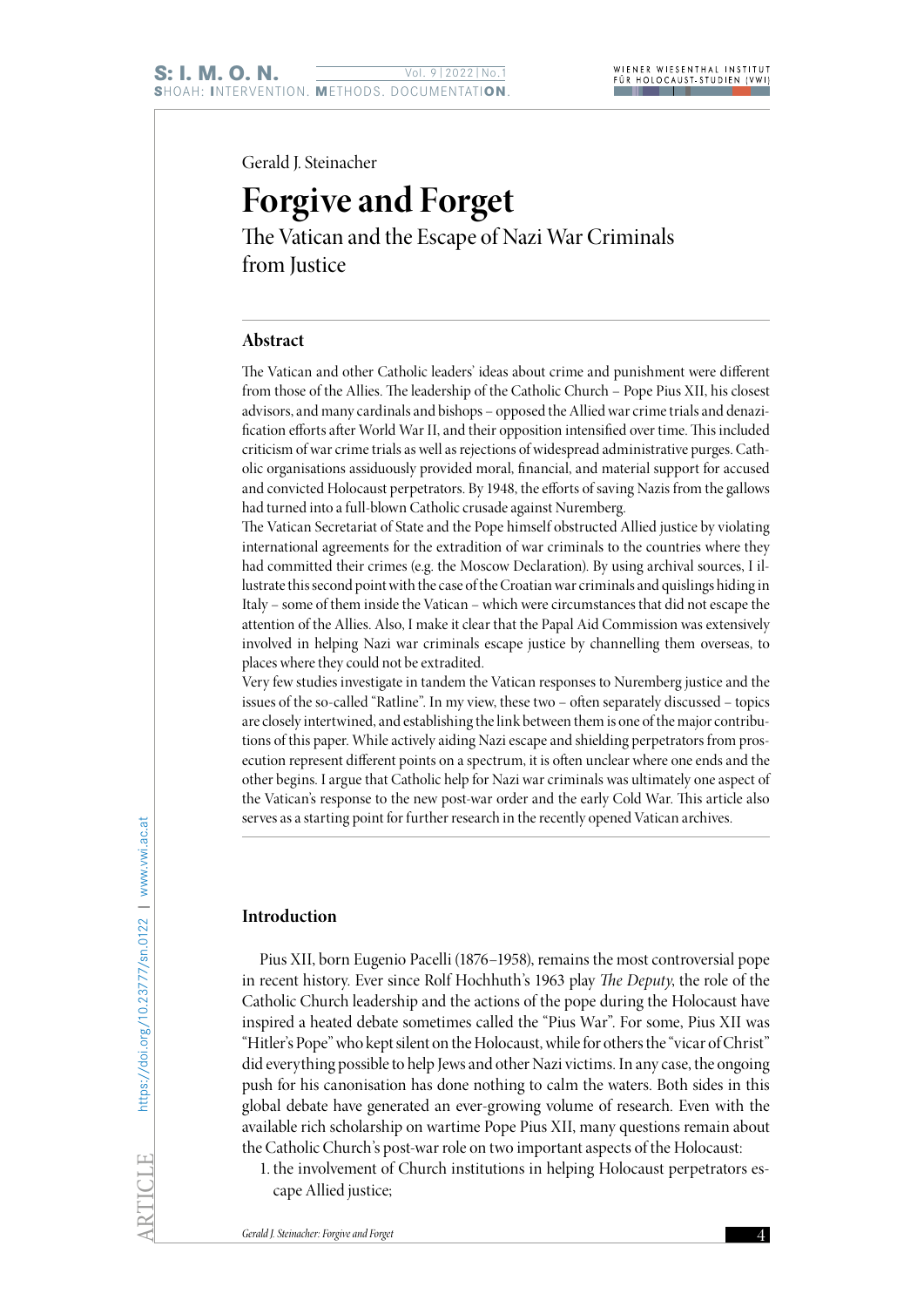2. the Vatican's stance on the Nuremberg trials and denazification.

In this paper, I will offer a brief overview of the Vatican's stance on the Nuremberg trials and the Allied program of "denazification" (in the broadest sense of the word). I will then discuss the Vatican's role in the escape of Holocaust perpetrators and Nazis. And lastly, I will conclude with some of the driving forces behind the Vatican's responses to Allied post-war justice. As we will see, the question of motivation is probably the most difficult to answer, but it is the question in which I am most interested. My findings on motivation are still preliminary, and I intend to further research and develop this in my new book project after I finish examining sources from the recently opened Vatican archives. The Catholic leadership's stance on postwar justice and peace for war-torn Europe and its role in the escape of Holocaust perpetrators and Nazi criminals are closely intertwined issues. However, the Vatican's opposition to the Nuremberg trials and its active role in shielding perpetrators from prosecution are rarely discussed in tandem.<sup>1</sup> Taken together, these issues reveal the Catholic Church's position on the Nazi regime, communism, and the early postwar order. Most broadly, my current research aims to understand the Vatican's responses to guilt and responsibility after dictatorship, war, and genocide. What was the Vatican's model for justice and establishing a stable peace in the war-torn societies? With these research questions, I see my ongoing work on the Catholic Church and international relations after 1945 as a contribution to the broader field of historical peace and conflict studies.<sup>2</sup>

#### **The Third Reich, the Holocaust, and the Vatican**

Eugenio Pacelli, later known as Pope Pius XII, was not a friend of the Nazis. However, once the Nazis established their rule, he was hopeful that a compromise might serve Church interests. After all, this strategy had worked with another fascist dictatorship, that of Benito Mussolini, with which the Lateran Treaty with Italy was signed.3 As the Cardinal Secretary of State, Pacelli pressed toward some middle ground and drove the 1933 Concor dat with Germany, which regulated the Churchstate relationship and its related rights and obligations. Perhaps it was a protectionist move to defend the Church. However, this could also be seen as the pope's blessing of the newly appointed government of Adolf Hitler. The Vatican did not condemn the early discrimination of German Jews as they were fired from public offices, nor did it protest the notorious Nuremberg laws on race. But even with the 1933 Concordat, relations between the Nazi state and the Catholic Church's leadership soon soured. In 1937, Pius XI denounced the constant violations of the Concordat and the Nazi

<sup>1</sup> Michael Phayer and Robert Ventresca are among the few church historians who are to date looking at the Vatican Ratline in the bigger context of the pontificate of Pius XII, the Holocaust, and the early Cold War. But the Vatican's role in the Nuremberg trials and the wider issue of post-war justice is only touched on in their important work. My previous book, *Nazis on the Run: How Hitler's Henchmen Fled Justice (*Oxford: Oxford University Press, 2011), documents the structures of the Italian Ratline in great detail, but the role of the Church comprised only one chapter of the book.

<sup>2</sup> For the Church and the post-war order, see the works of Peter Kent, Charles Gallagher, or Guiliana Chamedes, to name a few. Peter Kent, *The Lonely Cold War of Pope Pius XII: The Roman Catholic Church and the Division of Europe, 1943–1950* (Ithaca, NY: McGill-Queen's University Press, 2002); Charles R. Gallagher, *Vatican Secret Diplomacy: Joseph P. Hurley and Pope Pius XII* (New Haven: Yale University Press, 2008); Giuliana Chamedes, *A TwentiethCentury Crusade: The Vatican's Battle to Remake Christian Europe* (Harvard University Press, 2019).

<sup>3</sup> See David Kertzer, *The Pope and Mussolini: The Secret History of Pius XI and the Rise of Fascism in Europe* (New York: Random House, 2014).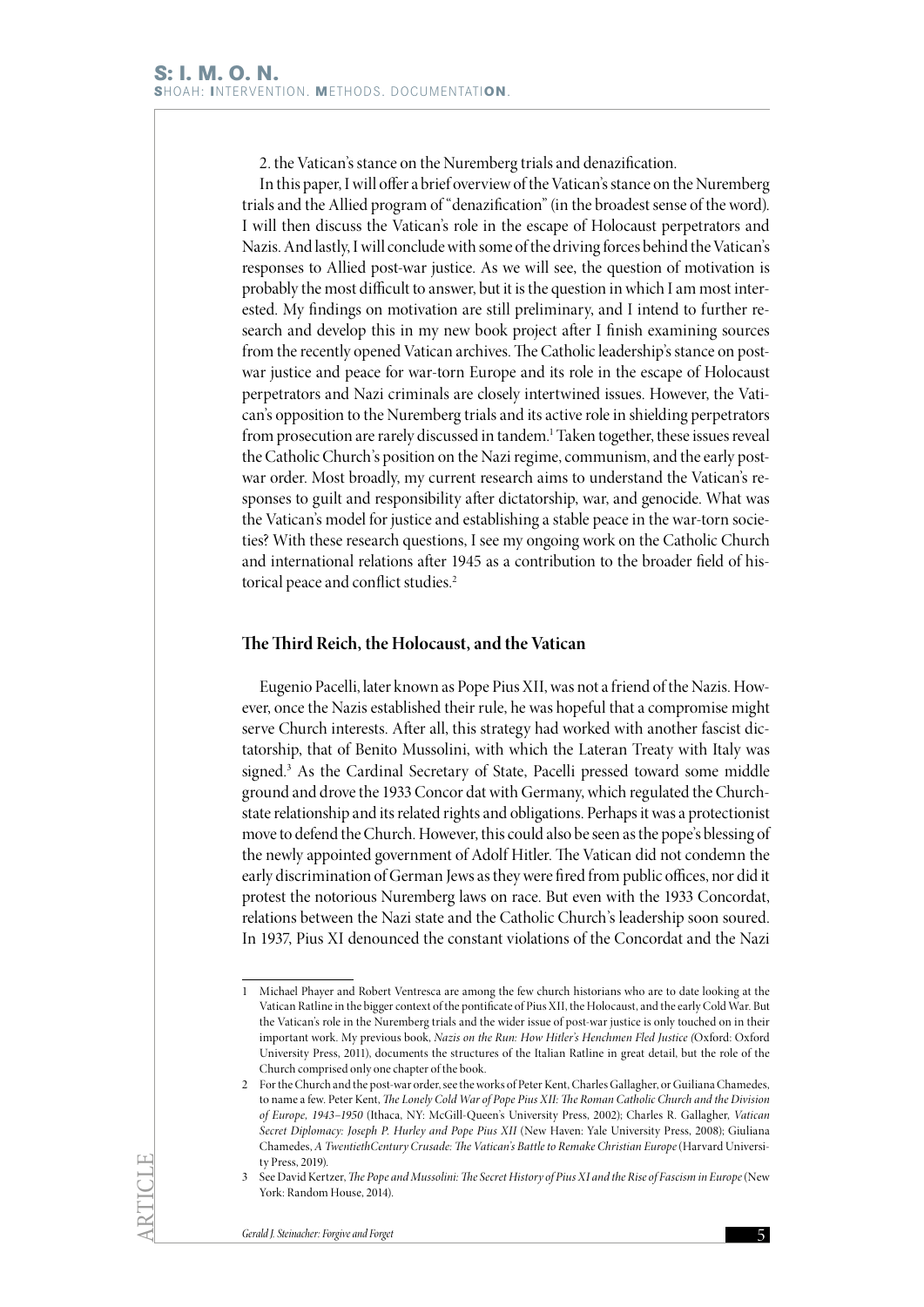teachings of superior races, which stood in blatant opposition to basic Christian teachings. These Nazi teachings contradicted Church doctrine that all humans are created in the image of God, and they challenged the power of the sacraments, especially baptism. In the Church's view, Jews who converted to Catholicism were reborn in Christ through the sacrament of baptism. For the Church they were Catholic Christians, but Nazis still considered them of the "Jewish race". The fate of these socalled "non-Aryan" Catholics became an element of constant tension between the Nazi state and the Church leaders.4

Pacelli became pope shortly before World War Two broke out in 1939. As pope, Pius XII still counted on cautious diplomacy and official neutrality to navigate the Church through the stormy waters of war. With Hitler's attack on the "godless" Soviet Union, many Catholic leaders prayed for the victory of this anti-Bolshevik crusade, though with a heavy heart. The pope knew about the criminal nature of Hitler's regime. It is well documented that the Vatican had early and detailed knowledge about the systematic mass murder of Jews in Nazi-dominated Europe,<sup>5</sup> but Pius XII worried that an open break with Nazi Germany would only worsen matters. He feared that opposing the Nazis could lead to reprisals, but even more importantly, that resistance could threaten the integrity of the Church as an institution and its mission of universal charity and the saving of souls for Christ. As Mark Riebling notes, "the Church's essential role, after all, was to save souls. But in practice, the spiritual purpose entailed a temporal one: the achievement of political conditions under which souls could be saved."6

Early hopes for an arrangement of sorts with Hitler had long withered. After the Allies denounced the genocide in a joint declaration in 1942, the pope included in his Christmas radio message a vague and carefully worded sentence about "the hundreds of thousands who, without personal guilt, are doomed to death or to a progressive deterioration of their condition, sometimes for no other reasons than their nationality or descent [*stirpe*]".7 The pope did not mention Jews and "non-Aryans", nor did he name the German government as the perpetrator of these crimes. Ever the diplomat, Pius avoided public confrontation with the Nazi government. It is worth noting, however, that on numerous occasions the pope felt able to strongly and repeatedly condemn communism, which he saw as the principal enemy of the Church.8 Even when, in 1943, the Nazis and their collaborators arrested and deported many of the Roman Jews "under his very windows", the pope did not protest publicly.<sup>9</sup>

<sup>4</sup> See Hubert Wolf, *Pope and Devil: The Vatican's Archives and the Third Reich* (Harvard University Press Cambridge, MA, and London, 2010); Ursula Büttner and Martin Greschat, *Die verlassenen Kinder der Kirche: Der Umgang mit Christen jüdischer Herkunft im "Dritten Reich"* (Göttingen: Vandenhoeck und Ruprecht, 1998); and Patrick J. Hayes, "American Catholics Respond to Kristallnacht: NCWC Refugee Policy and the Plight of Non-Aryans," in *American Religious Responses to Kristallnacht*, ed. Maria Mazzenga (London: Palgrave Macmillan, 2009), 111–144.

<sup>5</sup> Robert Ventresca, *Soldier of Christ: The Life of Pope Pius XII* (Cambridge, MA and London: The Belknap Press of Harvard University Press, 2013), 180–184.

<sup>6</sup> Mark Riebling, *Church of Spies: The Pope's Secret War against Hitler* (New York: Basic Books, 2015), 25.

<sup>7</sup> Michael Phayer, *Pius XII, the Holocaust and the Cold War* (Bloomington: Indiana University Press, 2008), 53. 8 See Gerald Steinacher's book review on Klaus Kühlwein, "Pius XII. und die Deportation der Juden Roms"

<sup>(</sup>Berlin: Peter Lang, 2019), in *Holocaust and Genocide Studies* 35, no. 2 (Fall 2021): 284–286. 9 See Susan Zuccotti, *Under His Very Windows: The Vatican and the Holocaust in Italy* (New Haven, CT: Yale

University Press, 2000), and Giovanni Miccoli, *I dilemmi e i silenzi di Pio XII*, 2nd ed. (Milan: Rizzoli, 2007). For claims that Pius XII saved large numbers of Jews and Christians of Jewish ancestry, see Ronald J. Rychlak, *Righteous Gentiles: How Pope Pius XII Saved Half a Million Jews from the Nazis* (Dallas, TX: Spence Publishing Company, 2005); Pinchas E. Lapide, *Three Popes and the Jews* (New York: Hawthorn Books, 1967); and Giovanni Sale, *Hitler, la Santa Sede e gli ebrei: Con i documenti dell'archivio segreto Vaticano* (Milan: Jaca Book, 2004).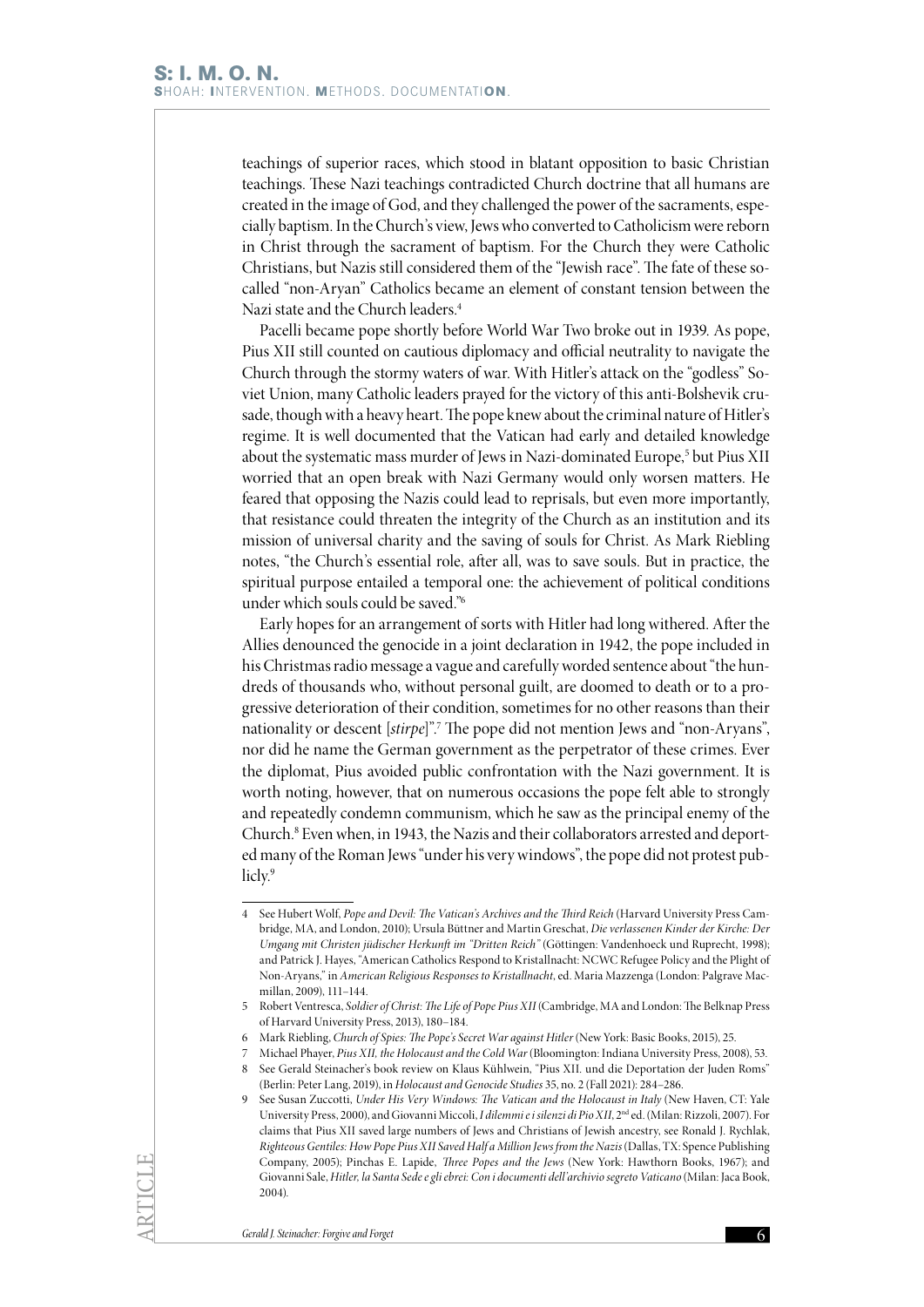Take, in contrast, the pope's unusual outspokenness against the Allied unconditional surrender formula for Germany. To the pope, this strategy would only prolong the war and provided no incentive for internal opposition or resistance to the Nazi regime in Germany. With the war dragging on, the pope hoped to broker a peace settlement, but despite several secret negotiations behind the scenes, including with German opposition circles, no major successes ever materialised.<sup>10</sup> With the frontline nearing Rome in 1944, the pope grew increasingly concerned about the protection of the "holy city", then more than ever as the Bishop of Rome. In June 1944, Rome was liberated by American and Allied forces without a shot fired. Then, on 2 June 1945, just a few weeks after Germany's unconditional surrender, the pope gave one of the most important programmatic speeches about his views on World War Two and a just post-war order.<sup>11</sup> He communicated four main points:

- 1. the Catholic Church was a victim of the Nazis: the Church spoke out against and condemned the Nazis early on;
- 2. the Germans are not collectively guilty: after the guilty are punished, the German nation must be welcomed back into the family of nations;
- 3. the Soviets' brutal occupation regime in Central and Eastern Europe is condemnable;
- 4. the Church is needed for the consolidation of true peace.

The pope's views, articulated in this address regarding the Church's role during the Nazi regime and its ideas for the future treatment of Germany, are important. Concerning Germany, the pope stated that he worked in Germany as a nuncio and knew the country well. In his years spent in Germany, Pius XII learned to appreciate "the great qualities" of the German people and was close to many of their representatives. The pope said early on that a rebirth and a re-established dignity would be possible for Germany "after it has rejected the satanic spectrum exhibited by National Socialism and after the guilty (as we have already had occasion to state at other times) will have atoned for the crimes they have committed".<sup>12</sup> The pope proposed mild treatment for the German people and stood firm against radical solutions of collective punishment and the permanent weakening of Germany, as proposed by the United States' Secretary of Finance Henry Morgenthau.

Regarding the Church's role during the Nazi years, the pope stressed its own victimhood.13 The Catholic Church and its faithful had suffered terribly under the National Socialist regime. According to him, 2,800 Polish priests and hundreds of Austrian and German clergymen were imprisoned by the Nazis in the Dachau concentration camp alone. The pope announced in a somewhat triumphal tone that the Nazis had indeed sought to destroy the Church, but were unsuccessful. Non-com-

<sup>10</sup> The Vatican was involved in the secret surrender negotiations between German commanders in Italy and American intelligence, which led to the German capitulation on 2 May 1945. For more on this topic, see Richard Breitman, et al., *U.S. Intelligence and the Nazis* (New York: Cambridge University Press, 2005); Kerstin von Lingen, *Allen Dulles, the OSS, and Nazi War Criminals: The Dynamics of Selective Prosecution* (New York: Cambridge University Press, 2013); and Bradley F. Smith and Elena Aga-Rossi, *Operation Sunrise: The Secret Surrender* (New York: Basic Books, 1979).

<sup>11</sup> "Allocuzione di Sua Santità al Sacro Collegio [dei cardinali presenti a Roma] in risposta agli auguri per il Suo onomastico. Il Sommo Pontefice, delineata la natura e i caratteri del sistema nazionalsocialista e le sue persecuzioni contro la Chiesa Cattolica, indica all'umanità la via sicura per eliminare ogni violenza brutale e traccia per i reggitori dei popoli le note essenziali di una vera pace.," *Osservatore Romano* (3 June 1945), 1; "Text of Pope Pius XII's Address to the Sacred College of Cardinals", *New York Times* (3 June 1945), accessed 3 June 2021, [https://www.nytimes.com/1945/06/03/archives/text-of-pope-pius-xiis-address-to-the-sacred-college](https://www.nytimes.com/1945/06/03/archives/text-of-pope-pius-xiis-address-to-the-sacred-college-of-cardinals-i.html)[of-cardinals-i.html](https://www.nytimes.com/1945/06/03/archives/text-of-pope-pius-xiis-address-to-the-sacred-college-of-cardinals-i.html).

<sup>12</sup> "Allocuzione di Sua Santità al Sacro Collegio."

<sup>13</sup> See, for example, Mark Edward Ruff, *The Battle for the Catholic Past in Germany 1945–1980* (Cambridge: Cambridge University Press, 2017).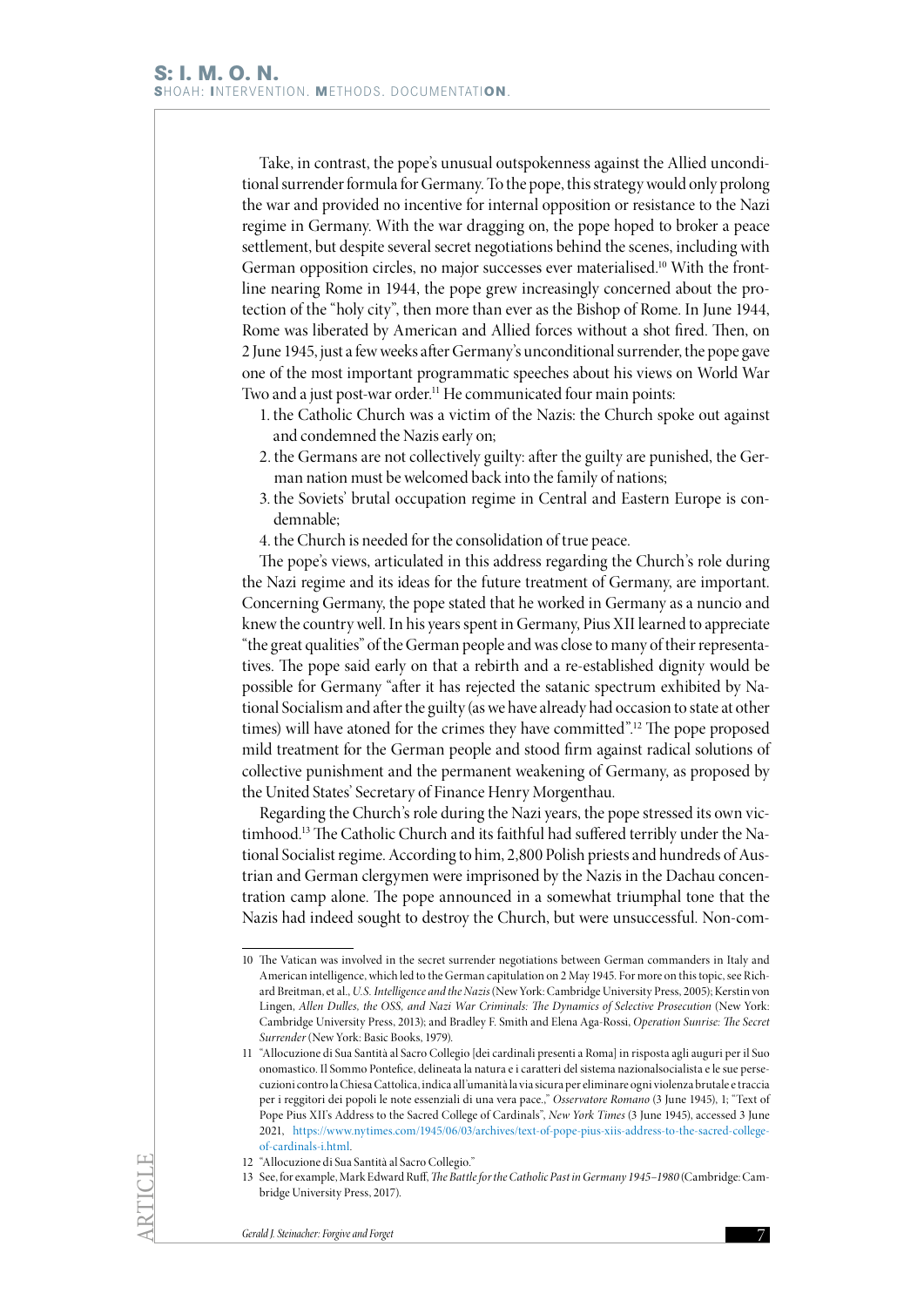munist societies reacted positively to the pope's speech. However, it is noteworthy that even at that time American observers criticised the pope (and his neutrality) "because he had waited until Germany had been defeated before attacking the Nazis in public".14 The Allies, in contrast, had condemned the Nazi crimes and stated the need for their punishment much earlier.

## **The Vatican and Nuremberg**

Even before the end of World War II, the Allied governments resolved that the horrific crimes committed by the Nazi regime and its collaborators should not go unpunished. Yet they debated: How should this stance be translated into action? Who were the wrongdoers and how should they be punished? One principle the Allied powers could agree on was the "denazification" of German society, but the British, the Americans, and the Soviets disagreed on what that meant and how it should be implemented. Revenge was initially also a major factor, particularly among the Soviets, who lost over twenty-seven million citizens, most of them civilians, in Hitler's total war. The advancing Soviet forces often used brutal violence against civilians and raped hundreds of thousands of German women.15 In contrast, the United States' authorities immediately tried to restore some sense of order and normalcy in devastated German communities. Thanks to the American and British commitment to stability, acts of brutal violence and vengeance remained relatively rare in the Western occupation zones of Germany.16 Eventually, the United States' argument for denazification through the rule of law prevailed, even though this could be a long and complicated process. The case of Italy shows how things could have turned out quite differently if another style of denazification had been followed. In Italy, war crime trials and *epurazione* (defascisation) courts were established. However, vendettas were widespread, as pointed out by Hans Woller.17 Long-time Italian dictator Mussolini was killed in cold blood, along with an estimated twelve thousand others, without any legal proceedings.

On the road to denazifying German (and Austrian) society, the Allied victors eventually agreed to abandon the idea of summary executions, and to instead jointly prosecute a number of the surviving Nazi leaders. The resulting International Military Trial in Nuremberg ran from 1945 through to 1946. Later, the United States' authorities held twelve subsequent Nuremberg trials, the last ending in 1949, bringing to book dozens of representatives of the German "elite", including medical doctors, diplomats, generals, SS (*Schutzstaffel*, Protection Squadron) leaders, and industrialists. Altogether, 5,133 people were prosecuted for war crimes in the Western zones of Germany, and 668 were sentenced to death.<sup>18</sup> Alongside these proceedings, thousands of trials of lesser Nazi officials as well as local collaborators and fascist leaders were held all over Europe. But to denazify German society, the Allies had to

<sup>14</sup> Harold Tittmann, Jr., "For the ambassador, June 4, 1945," *Inside the Vatican of Pius XII: The Memoir of an American Diplomat during World War II* (New York: Doubleday, 2004), 213.

<sup>15</sup> Keith Lowe, *Savage Continent: Europe in the Aftermath of World War II* (New York: Picador St. Martin's Press,  $2012$ ), 54 f.

<sup>16</sup> Ian Buruma, *Year Zero: A History of 1945* (New York: Penguin Press, 2013), 77.

<sup>17</sup> For more on this topic, see Hans Woller, *Die Abrechnung mit dem Faschimus in Italien* (Munich: De Gruyter Oldenbourg, 1996). See also Roy Domenico, *Italian Fascists on Trial, 1943–1948* (Chapel Hill: University of North Carolina Press, 1991).

<sup>18</sup> See Richard J. Evans, *Rituals of Retribution: Capital Punishment in Germany, 1600–1987* (Oxford: Oxford University Press, 1996), 744.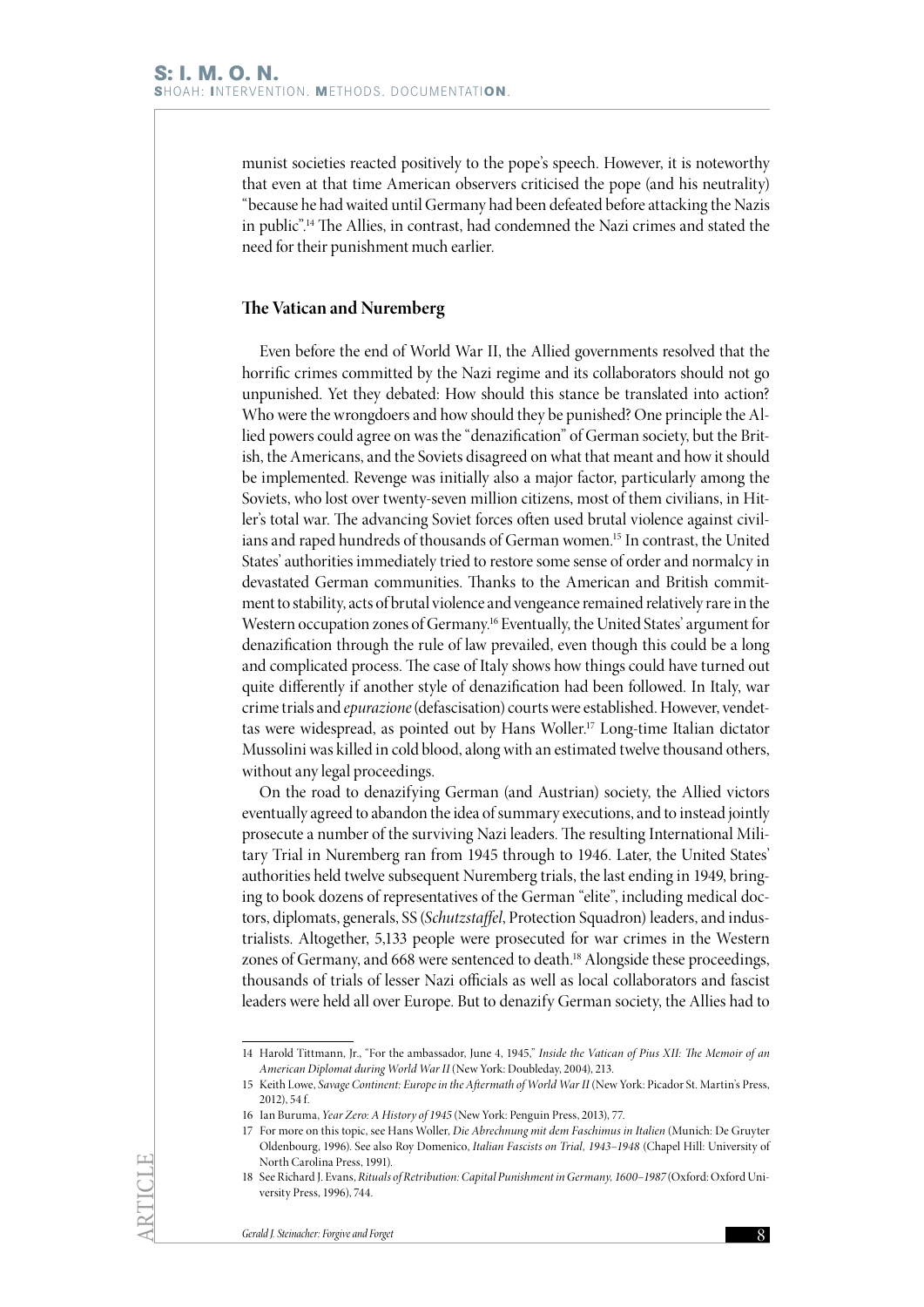deal not just with the killers and party leaders but also the millions of "ordinary" Nazis. Thus, denazification tribunals looked for Nazi party membership and roles inside the regime. In addition to criminal guilt, denazification sought to address moral guilt and responsibility, too*.* <sup>19</sup> These efforts to achieve some form of justice played out differently from country to country. For the most part, they were quickly wrapped up by the outbreak of the Korean War in 1950. The Cold War had become hot, and the new enemy of the West was communism.

Unsurprisingly, the Vatican and other Catholic leaders thought differently about crime and punishment. This can partially be viewed through Pope Pius XII's love for the German people and culture. For good reason, he was known in Rome as the "German Pope". His deep connection to Germany dated back to his time there as papal nuncio ambassador in the 1920s. During the war and the immediate post-war years, he felt strong empathy for ordinary Germans and wanted to improve their plight. As early as 1945, Pius XII left no doubt that Germans should not be treated as pariahs but as members of the Christian family, and that they should therefore be quickly re-integrated into the West.<sup>20</sup> Pope Pius XII and his closest advisors, together with many cardinals and bishops, opposed the Allied war crime trials and the overall project of denazification after World War II. Their opposition intensified over time. The Vatican began diplomatically by offering cautious critiques against victor's justice, the dangers of revenge, and a strong rejection of any notion of collective guilt. Accusations of victor's justice had already been raised in the context of the International Nuremberg Military Tribunal in 1945 and 1946. But with a handful of top Nazi perpetrators, the Church grudgingly went along with this Allied trial. The Vatican even agreed to provide some documentation about the persecution of the Catholic Church by the Nazis for the Nuremberg prosecutors.21 The Church's limited support was for practical and political purposes. Some of it – like the Church's victim narrative – was also self-serving. Officially, the Church tried to be as neutral as possible, attempting to appear neither opposed to nor in support of the trial, but rather focused on saving souls and on other religious work. However, large-scale punishment and administrative purges were denounced as wrong from the very beginning. After the conclusion of the International Nuremberg Trial in October 1946, Catholic opposition quickly became increasingly outspoken against ongoing retributive criminal justice.

One day after the death sentences in Nuremberg were executed,<sup>22</sup> Cardinal Joseph Frings of Cologne, one of the highest-ranking German Catholic clerics and a confidant of Pope Pius XII, made clear that denazification and war crime trials needed to stop immediately. In a high-level meeting with a group of English bishops, Frings spoke firmly that the end of the international Nuremberg trial "must [also] be the end of revenge, and the beginning of reconstruction".23 From that point on, among the most active in crusading against war crime trials, besides Cardinal Frings, were Auxiliary Bishop of Munich Johannes Neuhäusler, Archbishop Andreas Rohracher of Salzburg, United States' bishop and later papal nuncio Aloysius Muench, Cardinal and long-time papal nuncio to the United States Amleto Cicognani, and New York's

<sup>19</sup> Norbert Frei, *Vergangenheitspolitik: Die Anfänge der Bundesrepublik und die NS-Vergangenheit* (Munich: Beck, 1996), in its English version *Adenauer's Germany and the Nazi Past: The Politics of Amnesty and Integration* (New York, NY: Columbia University Press, 2002).

<sup>20</sup> "Allocuzione di Sua Santità al Sacro Collegio."

<sup>21</sup> Telford Taylor, *The Anatomy of the Nuremberg Trials: A Personal Memoir* (New York: Knopf, 1992), 94.

<sup>22</sup> The executions took place on 16 October 1946.

<sup>23</sup> Archives of the Archdioceses of Cologne (AEK), CR II 25.18,8 / 186 [Delegation], Cologne at Cardinal Frings' House, 17 October 1946, 17.20 hours.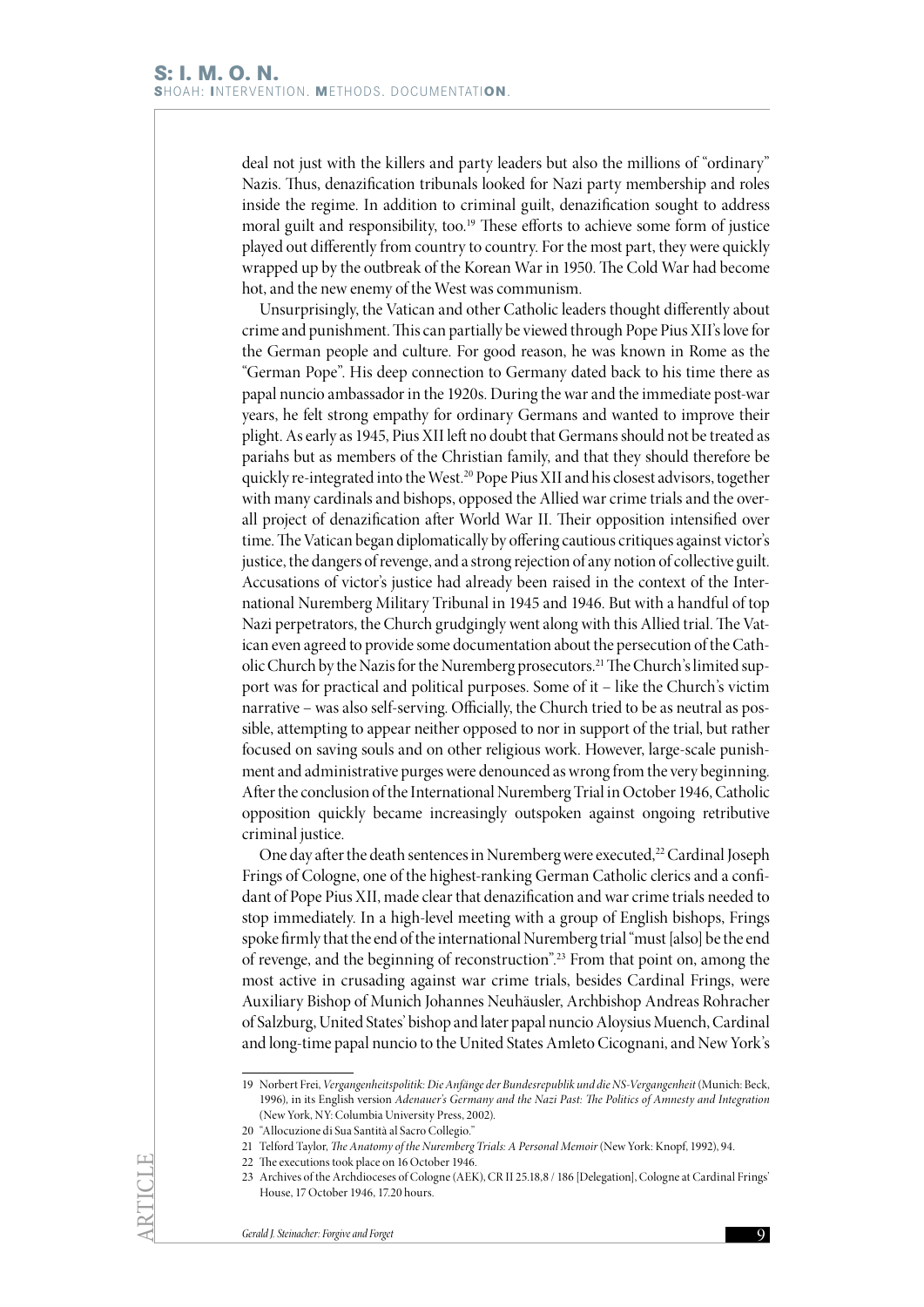Cardinal Francis Spellman, together with Monsignor Giovanni Montini, the future Pope Paul VI.<sup>24</sup>

Their outspoken opposition included general criticism of war crime trials as well as rejections of widespread administrative purges. Many Catholic Church leaders not only voiced their concerns at the outset, but before long tirelessly attempted to undermine and even derail these Allied efforts. The Church intervened by sending petitions to officials at every level, up to and including the United States' president, providing witness statements for the Nazi defence, initiating and managing public relations campaigns for defendants and against the prosecution, working as close aids to the defence lawyers, and even writing letters of support for defendants. Catholic organisations assiduously provided moral, financial, and material support for accused and convicted Holocaust perpetrators. Clergymen from cardinals and bishops down to parish priests intervened for both big and small Nazis, always finding reasons to plead for clemency or even protection from punishment. They took their cues from the Vatican Secretariat of State, an office under the direct and personal supervision of Pius XII.25

Take, for example, the case of the Prince-Bishop of Bressanone (Brixen), Johannes Geisler. Likely incited by his pan-German General Vicar Alois Pompanin, Geisler wrote a letter asking for a clemency for *SS Standartenführer* (Colonel) Wolfram Sievers, who was sentenced to death in Nuremberg.<sup>26</sup> Sievers was involved in medical experiments on concentration camp inmates, including the murder of Jewish prisoners to collect their skulls and skeletons for anthropological "research". The bishop stated that, although he did not know Sievers personally, he was asked by a highly esteemed Catholic personality to intervene on the Nazi criminal's behalf.27 The prince-bishop's right-hand man, Monsignor Pompanin, in his own name appealed in support of Hitler's governor of the state of Tyrol, Franz Hofer – a truly hardcore Nazi.<sup>28</sup> But the archbishop of neighbouring Trent had only good things to

<sup>24</sup> Ernst Klee, *Persilscheine und falsche Pässe: Wie die Kirchen den Nazis halfen* (Frankfurt: Fischer, 1991); Phayer, *Pius XII, The Holocaust, and the Cold War*.

<sup>25</sup> The Catholic "clemency" campaigns and interventions for Nazis and Nazi collaborators are well documented. See Phayer, *Pius XII, The Holocaust, and the Cold War*; Uki Goi, *The Real Odessa: How Perón Brought the Nazi War Criminals to Argentina* (London and New York: Granta Books, 2002); Frei, *Vergangenheitspolitik*; Felix Bohr, *Die Kriegsverbrecherlobby: Bundesdeutsche Hilfe für im Ausland Inhaftierte NS-Täter* (Berlin: Suhrkamp Verlag AG, 2018); Suzanne Brown-Fleming, *The Holocaust and Catholic Conscience: Cardinal Aloisius Muench and the Guilt Question in Germany* (University of Notre Dame Press, 2006); Klee, *Persilscheine und falsche Pässe*; Frederic Spotts, *The Churches and Politics in Germany* (Middletown, CT: Wesleyan University Press, 1973). For Austria, see Eva Maria Kaiser, *Gottes Hirten und Hitler's Jünger: Der Einsatz der katholischen Bischöfe Österreichs für ehemalige Nationalsozialisten nach 1945* (Vienna and Cologne: Böhlau Verlag, 2017).

<sup>26</sup> Pompanin knew Sievers from his work in South Tyrol. See James R. Dow, *Heinrich Himmler's Cultural Commissions: Programmed Plunder in Italy and Yugoslavia* (Madison: The University of Wisconsin Press, 2018), 120, 128.

<sup>27</sup> Johannes Geisler, Prince-bishop of Brixen (Bressanone) to General Lucius Clay, 3 October 1947, United States Holocaust Memorial Museum (USHMM) archives, RG-14.069M Theophil Wurm papers, Microfilm Reel 64, 305/1. Copies from the Landeskirchliches Archiv Baden-Württemberg.

<sup>28</sup> Josef Gelmi, *Fürstbischof Johannes Geisler (1882–1952): Eines der dramatischesten Kapitel der Südtiroler Geschichte* (Brixen: Weger 2003), 116−117. The North Italian diocese of Bressanone (Brixen) was also a hot spot for the saving of souls of former Nazis and their families, big and small. Just one example must suffice here: in July 1949, Father Leopold von Gumppenberg, a close confident of Hudal's, became the godfather of a certain Hildegard D. The woman from Düsseldorf was in her youth of "Protestant denomination", as the baptism register shows. For her "second" baptism in Bressanone, D. used her maiden name; maybe she did that on purpose. Her husband, *SS-Hauptsturmführer* (Captain) Dr. Erich Petschauer, was the local representative of Himmler's resettlement organisation, with ties to Bishop Geisler and his general vicar Pompanin. Petschauer was raised Catholic, officially renounced the Church in 1938, and became "gottgläubig" (in other words, he was likely a Nazi atheist). In any case, with this step he showed his full allegiance to Hitler's regime. The return to Christ at war's end helped to get the support of the Church for the Petschauer family. See Baptismal entry Hildegard D. 24 July 1949, Pfarrarchiv Brixen, Taufbuch Brixen, XIV, 1943−50, 358. See also Steinacher, *Nazis*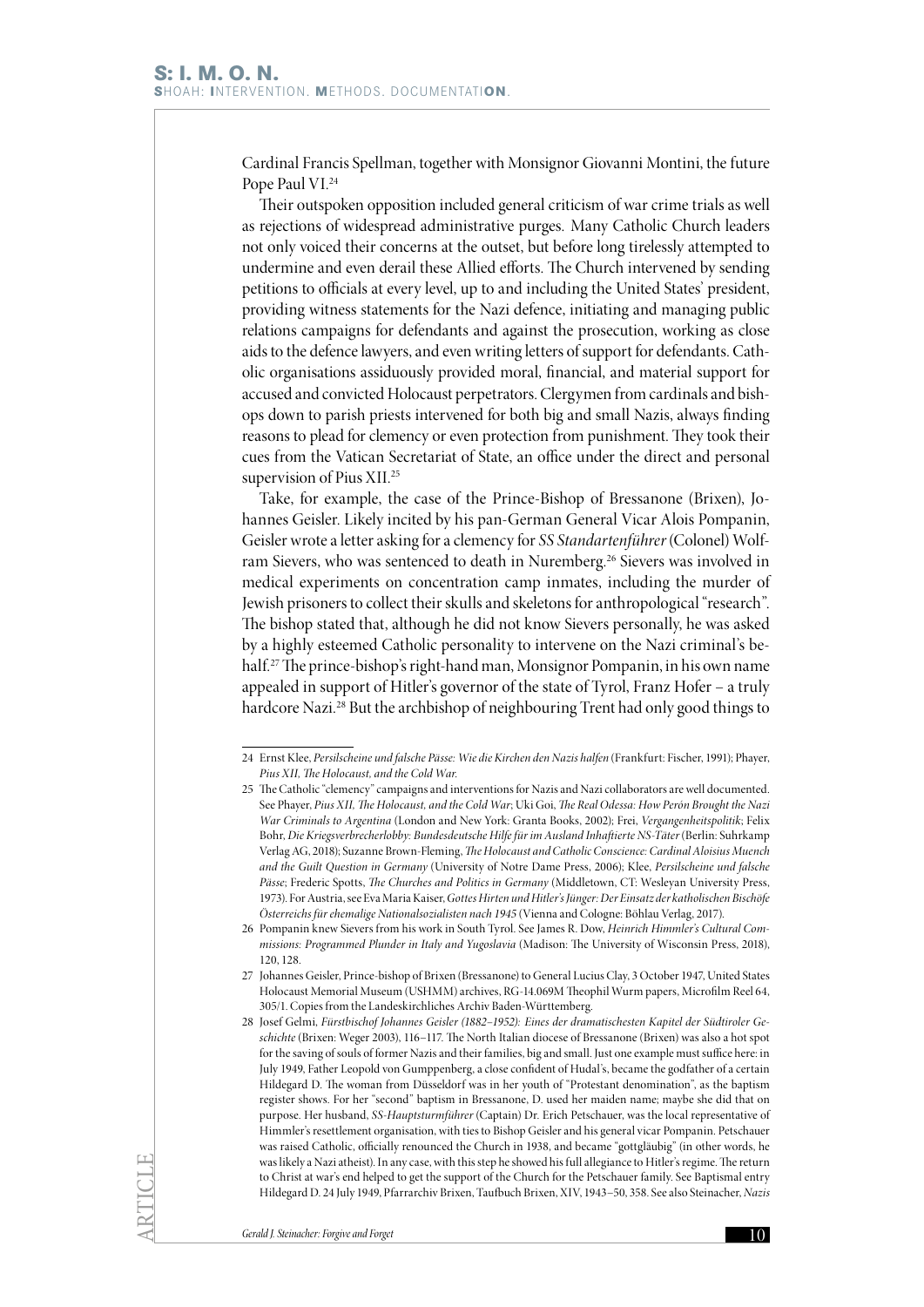say about the former top Nazi official of his city. According to the Church leader's October 1945 letter, the South Tyrolean Nazi acted as a perfect "gentleman" during the German occupation from 1943 to 1945 and was inspired by "Christian charity". The archbishop therefore wished "god's protection" for the Nazi and his family.<sup>29</sup> Or consider Munich's influential Cardinal Michael Faulhaber who intervened for Jozef Tiso, a priest and president of the Nazi puppet state of Slovakia, where an estimated 75,000 Jews were murdered. Pope intimus Faulhaber asked the Americans to leave the priest alone in his comfortable Bavarian monastery hideout. As a Catholic monsignor, Tiso deserved honourable treatment like a family member of the pope, Faulhaber argued.<sup>30</sup> Or take the Vatican's efforts in the war crime trials in behalf of high-ranking German leaders like industrialist Alfried Krupp, former vice-chancellor Franz von Papen, and top Nazi diplomat Ernst von Weizsäcker. Hans Frank, the Nazi ruler of occupied Poland, could also count on the Vatican's intervention for him early on. So could Albert Forster, Nazi *Gauleiter* (regional leader) of Gdańsk/ Danzig, a man responsible for a murderous occupation regime. The pope's clemency plea for Arthur Greiser, a fanatical ethnic cleanser, caused outrage in Poland.<sup>31</sup> Pius XII's personal plea for Otto Ohlendorf, leader of a killing squad in the Soviet Union, found little to no understanding among the United States' prosecution team.32 The list of Catholic and Vatican interventions for prominent and lesserknown Nazis and fascists goes on at great length and provides material for many books.

*SS-Obergruppenführer* (Lieutenant General) Oswald Pohl was another Holocaust perpetrator who found Vatican support. Pohl oversaw the slave labour universe of the Third Reich and was sentenced to death at the Nuremberg trials. His conversion (which included a "second" baptism *sub conditione)*33 in the Landsberg prison, from former Lutheran Christian turned Nazi worshipper ("Gottgläubiger")<sup>34</sup> to post-war Catholic, was compared to Saint Paul's conversion.<sup>35</sup> Pohl's prison

*on the Run,* 151; Peter W. Petschauer, "Uncomfortable Realities: Drs. Erich Petschauer (1907–1977), Gerhard Bast (1911–1947), and Kurt Waldheim (1918–2007)," *Life Writing*, 12, no. 3 (2015): 341–352; and Peter W. Petschauer, *Der Vater und die SS: Erich Petschauer und das NS-Regime* (Brixen: Verlag A. Weger, 2007). For the SS career of Petschauer, see NARA, RG 242 (BDC), Roll SS officers 374A, Dr. Erich Petschauer, 29 September 1907. Thanks to Dr. Peter Petschauer for his help in this case.

<sup>29</sup> Letter from Carlo de Ferrari, archbishop of Trent, to Dr. Kurt Heinricher, October 28, 1945. Reprinted in Gerald Steinacher, *Das Trentino in der Operationszone Alpenvorland 1943–1945* (Master's thesis: University of Innsbruck, 1995), xv.

<sup>30</sup> Ernst Klee, *Persilscheine und falsche Pässe: Wie die Kirchen den Nazis Halfen* (Frankfurt: Fischer, 1991), 10.

<sup>31</sup> Catherine Epstein, *Model Nazi: Arthur Greiser and the Occupation of Western Poland* (Oxford: Oxford University Press, 2010), 120 ff.

<sup>32</sup> For an overview on the role of the Catholic clergy in Germany and the Vatican, see Wolfgang Benz*, Im Widerstand: Größe und Scheitern der Opposition gegen Hitler* (München: C. H. Beck, 2018)*;* Olaf Blaschke, *Die Kirchen und der Nationalsozialismus* (Stuttgart: Reclam 2014); and Gerald Posner, *God's Bankers: A History of Money and Power at the Vatican* (New York: Simon and Schuster 2015), 78–168.

<sup>33</sup> Until the Second Vatican Council, the relationship between the Catholic and Protestant churches was tense. The baptisms were fundamentally acknowledged in principle, but could be repeated in dubious cases if (*sub conditione*) the first baptism was incomplete or was invalid. That is normally extremely rare. By canon law at the time, baptism *sub conditione* could only occur in four cases: 1. if it was questionable whether the baptised was alive; 2. if there was a suspected lack of intention on the part of the baptismal sponsor or the baptised; 3. if the baptismal formula was badly corrupted at the "first baptism"; 4. if the baptismal water did not touch the body of the child. Cf. Carl Holboeck, *Handbuch des Kirchenrechtes*, 2 vols. (Innsbruck: Tyrolia, 1951), ii, 521– 530. To my knowledge, I am the first one to document this rather common practice in the post-war years: on this topic, see Steinacher, *Nazis on the Run*, 148 ff.

<sup>34</sup> The Nazi terminology "gottgläubig" is difficult to define as it is vague – it could mean deist, atheist, or a believer in Nazi-paganism (Germanic gods). In any case, it is a clear indication that somebody broke with their traditional Christian religion, left the Lutheran or Catholic churches, and was fully committed to the Nazi *Weltanschauung*.

<sup>35</sup> Oswald Pohl, *Credo: Mein Weg zu Gott* (Landshut: Girnth,1950).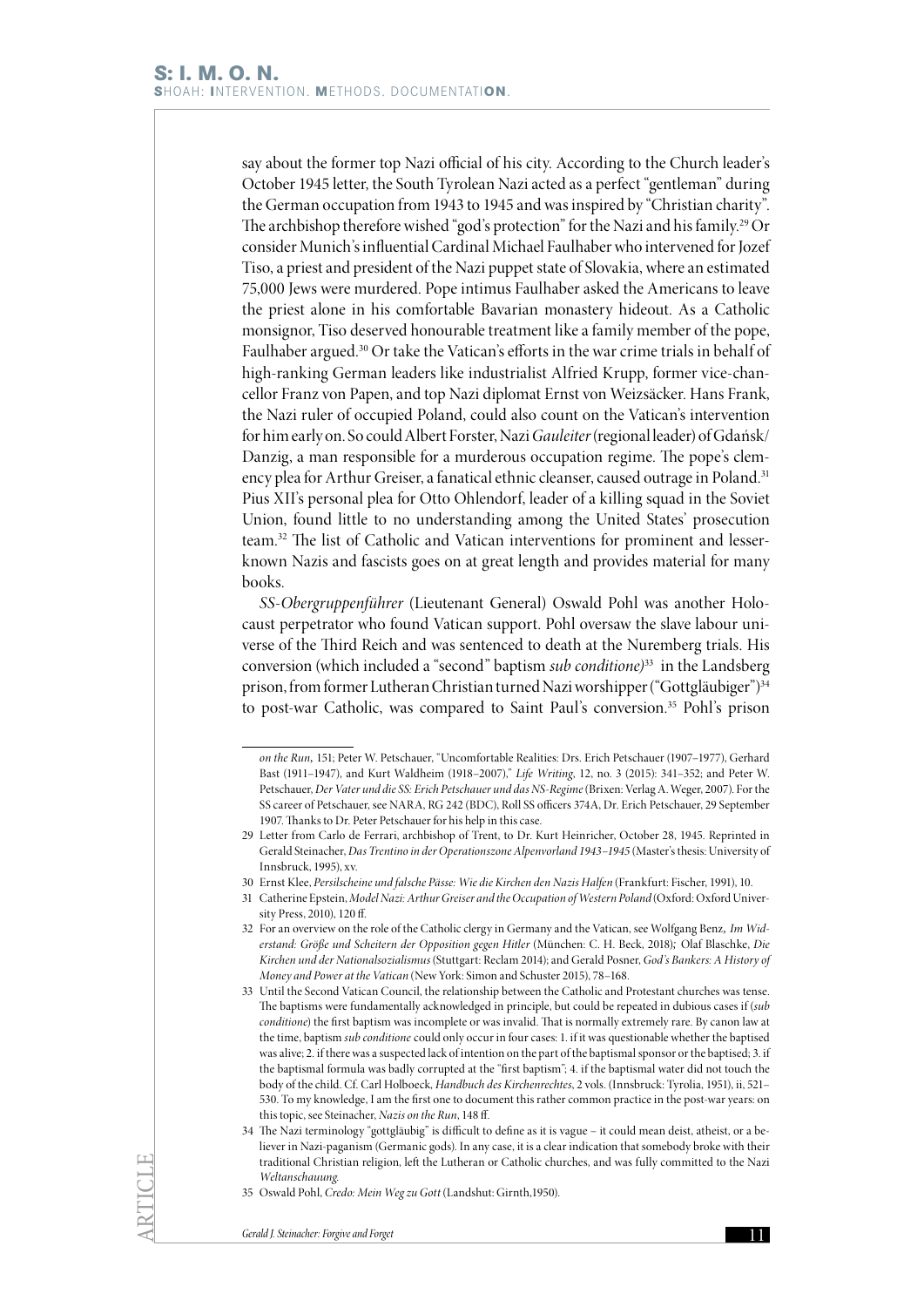chaplain reported to his Bishop of Augsburg on Pohl's return to Christ: "with the same enthusiasm, which he once served a phantom, he [Pohl] now wants to dedicate his life to the Catholic religion and as an apostle wants to lead many back to the Church."36 Pohl's conversion to the Catholic faith was celebrated by the local dioceses in the 1950 booklet *Credo – My Path to God*, in the hopes that many ordinary Nazis would follow in the footsteps of their former leaders and reject the "false teachings of Nazism". But even with his conversion to Catholicism and all the subsequent interventions of high-ranking Catholic dignitaries on his behalf – including by Pope Pius XII himself – Pohl was not saved from the gallows.37 Pohl's prison chaplain, Karl Morgenschweis, invested much of his energy bringing the Nazi war criminals locked up in the Landsberg war criminals' prison back to Christ. He was supported in his effort by the German Catholic Church leadership, who also kept the Vatican informed about all efforts made to save Nazi souls. A quick look at the Catholic chaplain in the large war criminals' prison in Dachau (where the United States' army tried hundreds of concentration camp personnel) shows the same picture. *Pfarrer* (priest) Leonhard Roth, closely supervised by Munich's Cardinal Faulhaber and Auxiliary Bishop Neuhäusler, looked after the thousands of interned SS men there. Roth reported in November 1945 to his superiors about a recent conversion: "They slowly come to their senses and find their way back to God. About twelve men are Protestants. About five of the men, who were baptized Catholic [as children], are still in stubborn delusion. […] Camp leader Rupert was the first to find God, the Lord."38 On 25 December 1945, Roth told Neuhäusler that the Nazi prisoners said that only the Catholic Church would help them. Roth then wrote to the Munich clergyman: "With this love that you [Neuhäusler] showed, you became the trailblazer for Christ in these men."39 But Roth, too, was encouraged in his mission from the very top. Monsignor Montini from the Vatican Secretariat of State wrote to Roth in June 1946 and lauded his important work.<sup>40</sup> These few examples already show that the religious concerns, or saving souls by returning former Nazis to Christ, motivated Church leaders. It was so important for the Vatican that it was even willing to risk public attacks, as in the cases of the mass murderers Pohl and Greiser. One should not be surprised. Sister Pascalina Lehnert, the personal confidant and secretary to Pius XII, stated in her memoirs: "Despite all his busy charity work, the concern for the salvation of souls remained always the main mission of Pius XII."41

By 1948, the efforts of saving souls, and saving Nazis, from the gallows had turned into a full-blown Catholic crusade against Nuremberg. The pope set the tone. A *New York Times* article from 16 April 1948 cited a letter from Pope Pius XII to the German Catholic leaders, stating that "the world should forgive and forget Germany's war crimes" and instead help to rebuild the country. The vicar of Christ then de-

<sup>36</sup> Karl Morgenschweis to the Bishop of Augsburg, 8 January 1950, "Betreff: Aufnahme in die Kirche des ehemaligen SS-Generals Oswald Pohl." Archiv des Bistums Augsburg (ABA), Bestand, Pfarreiakten/Landsberg am Lech – Mariae Himmelfahrt/Gefangenenanstalt/Personalia 1933–1960, (192).

<sup>37</sup> Steinacher, *Nazis on the Run*, 154 ff. For new findings on Pohl and the Vatican, see Suzanne Brown-Fleming, "Pope Pius XII, Vatican Neutrality and the Holocaust: Case Studies from the Newly Opened Vatican Archives" (book chapter in print).

<sup>38</sup> Norbert Göttler, *Die Akte Pater Leonhard Roth: Sein Leben und Sterben im Einsatz für Gerechtigkeit und historische Wahrheit*, Dachauer Dokumente, vol. 6 (Dachau, 2004), 50.

<sup>39</sup> Lagerpfarrer Roth an Domkapitular Neuhäusler, 25 December 1945, Bistumsarchiv München-Freising, Pastorale Mitarbeiter Nr. 3031, (477).

<sup>40</sup> Montini to Roth, 4 June 1946, in Göttler, *Die Akte Pater Leonhard Roth*, 53.

<sup>41</sup> Pascalina Lehnert, *Ich durfte Ihm dienen: Erinnerungen an Papst Pius XII* (Würzburg: Verlag Johann Wilhelm Naumann, 1982), 102.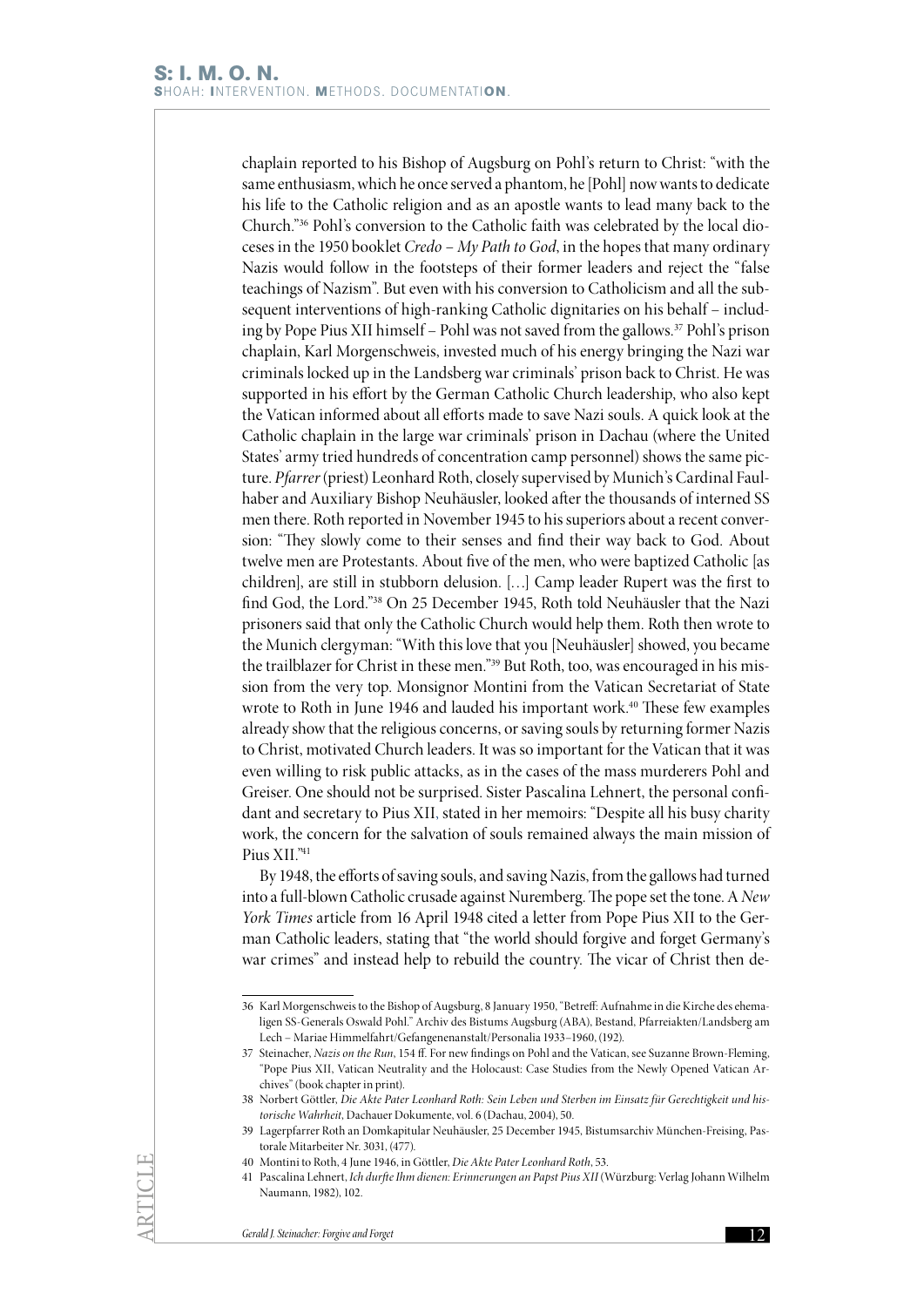plored the fate of millions of expelled Germans and the harsh living conditions in the devastated country. Pope Pius XII acknowledged the crimes committed by the Nazis in Russia and Poland, but emphasised that revenge was not the answer. All the energies should be focused on reconstructing Germany and Europe.<sup>42</sup> With the blessing of "Christ's deputy on Earth" (a term used at the time), the Christian churches in Germany now engaged in a systematic campaign to discredit the whole war crime trials programme. Accusations of the mistreatment and alleged torture of prisoners, like in the Malmedy war crime case, provided additional (but mostly unfounded) additional ammunition for the clergymen's discrediting campaign.43 Cardinal Frings and Auxiliary Bishop Neuhäusler tirelessly spearheaded the Catholic efforts in Germany.44 They were supported in their goal by Protestant Church leaders like Theophil Wurm, *Landesbischof* in Württemberg. This was a quite unusual alliance for the time, given that tensions between the Protestant and the Catholic churches in Germany were still high. By 1948, Wurm's opposition was also of principal nature. When answering an appeal by the Lutheran leaders of Germany (including Wurm) concerning the United States-led war crime trials, the United States' Military Governor stated: "I regret that an effort is now being made to discredit a court which with high intent is endeavouring to establish precedents in international law, which may serve to prevent again a world being plunged into chaos."45 The ultimate goal of German Christian leaders was not just mercy and the commutation of death sentences, but a general amnesty. In other words, they worked toward the undoing of much of the Allied denazification policy and toward the freeing of convicted Holocaust perpetrators.

The interventions of high-ranking Church officials, including the pope's spokesman in Germany, Bishop Aloisius Muench, culminated in demands for a generous amnesty because the "spirit of vindictiveness […] is not good for peace and prosperity". In his December 1949 plea to Allied authorities, the antisemitic papal nuncio blamed rising antisemitism on the Jews and their ongoing revengefulness.<sup>46</sup> The United States' High Commissioner for Germany, John McCloy, then responded to Muench's letter: "[…] I do not believe that world opinion generally is prepared to accept the proposition that the crimes have yet been sufficiently atoned for or that the German people should now be allowed to forget them. Anything approaching a general amnesty would I fear, be taken as an abandonment of the principles established in the trials of the perpetrators of these crimes."47 The Church's call for almost unlimited forgiveness through a generous amnesty is somewhat surprising as the perpetrators did not meet even the minimum standards of Catholic forgiveness: they almost never admitted personal guilt, did not repent, nor did they ask for forgiveness. Also, it should be noted that the victims of the Holocaust were not asked their

<sup>42</sup> "Forgive Germany, Pope Urges World," *New York Times*, 16 April 1948, 10.

<sup>43</sup> Steven P. Remy, *The Malmedy Massacre: The War Crimes Trial Controversy* (Cambridge: Harvard University Press, 2017).

<sup>44</sup> As a close confident of Cardinal Faulhaber and defender of the Church's rights, Neuhäusler was imprisoned by the Nazis in the Dachau concentration camp for over four years, only to be liberated by the Americans in May 1945.

<sup>45</sup> General Lucius D. Clay to Bishop Wurm, 19 June 1948, USHMM archives, Wurm papers, Reel 61, Bueschel 287–289.

<sup>46</sup> Bishop Aloisius Muench, Apostolic Nuncio in Germany, to John J. McCloy, US High Commissioner for Germany, 19 December 1949, NARA, RG 466 HICOG, McCloy papers, Entry 1, 1950, box 6, folder D (50) 57. For more on Muench, see Suzanne Brown-Fleming, *The Holocaust and Catholic Conscience: Cardinal Aloisius Muench and the Guilt Question in Germany* (Notre Dame, IN: University of Notre Dame Press, 2006).

<sup>47</sup> John McCloy to Aloisius Muench, Bishop of Fargo, Apostolic Nuncio in Germany, 11 January 1950, NARA, RG 466 HICOG, McCloy papers, Entry 1, 1950, box 6, folder D (50) 57.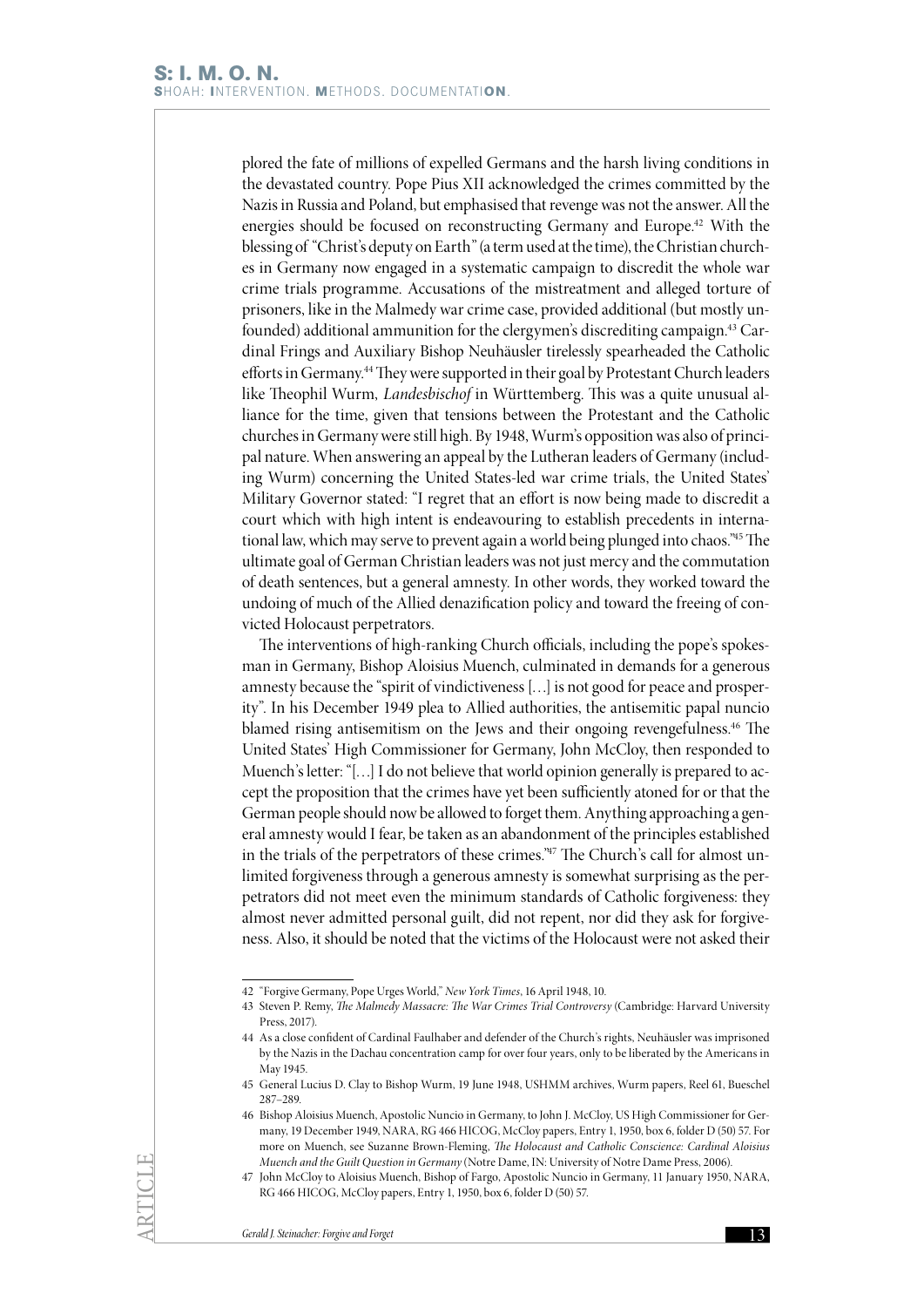opinions, nor in many instances could they be asked for their opinions, in this Catholic campaign of "cheap forgiveness".48

At the same time, many Nazis and their collaborators escaped Allied justice by fleeing overseas to the Americas, Spain, Australia, or the Near East. Vatican institutions and Catholic priests were heavily involved in this, as the example of the Papal Aid Commission (*Pontificia Commissione Assistenza*, or PCA) shows. My previous book *Nazis on the Run* documents the structures of the so-called "Italian Ratline" in great detail.

#### **The Papal Aid Commission**

At the war's end, Europe was in ruin and millions of uprooted were on the move. These displaced persons comprised a diverse group: Holocaust survivors, prisoners of war, expelled ethnic Germans and members of other minorities, as well as Eastern European anti-communists, among others. The Vatican wanted to bring relief to the many war victims and refugees, especially Catholics. In 1944, Pope Pius XII established the PCA, which was supervised by the Vatican Secretary of State, especially by Giovanni Battista Montini (future Pope Paul VI). The PCA worked closely with other Vatican relief offices, all part of the Vatican's overall effort to aid war victims. The PCA organised cafeterias and soup kitchens for the poor, homeless, and the numerous Catholic refugees. In addition, the PCA provided religious, legal, and material support for those in prison and camps, and sent food and clothing to countries like Germany. Much of the needed money came through the National Catholic Welfare Conference. Cardinal Francis Spellman from New York was a key player in this fundraising effort.49 Pascalina Lehnert stressed that the pope had a particular interest in the work of the PCA when saying: "How much Pius XII welcomed it when Monsignor Baldelli asked him to create the Pontificia Commissione di Assistenza. How very much interested the Holy Father was in this! It was really his ideal, for the modest humble beginnings corresponded with his tendency to do good in secret."50

The PCA based its work on the idea of neutral humanitarianism in the tradition of the Good Samaritan. These views are reflected in the official working philosophy of the PCA:

> Assistance extends to all the needy: It must not be limited to people facing this or that need, there must be no limits in helping those who knock on the door of the Common Father, whoever they are, from wherever they come, wherever they go, whatever their political orientation or religious beliefs are. That is, the more we maintain absolute apoliticality in the exercise of the ministry of Charity, putting oneself above any consideration of a political nature, we are confident that the spirit of Faith and Truth will slowly but deeply affect the souls of those we are assisting. Not doing politics is good

<sup>48</sup> On this topic, see Björn Krondorfer, Katharina von Kellenbach, and Norbert Reck, *Mit Blick auf die Täter: Fragen an die deutsche Theologie nach 1945* (Gütersloh: Gütersloher Verlagshaus, 2006). See also Katharina von Kellenbach, *Mark of Cain: Guilt and Denial in the Post-War Lives of Nazi Perpetrators* (Oxford University Press, 2013).

<sup>49</sup> See Steinacher, *Nazis on the Run*, 108 ff.

<sup>50</sup> Lehnert, *Ich durfte ihm dienen*, 103.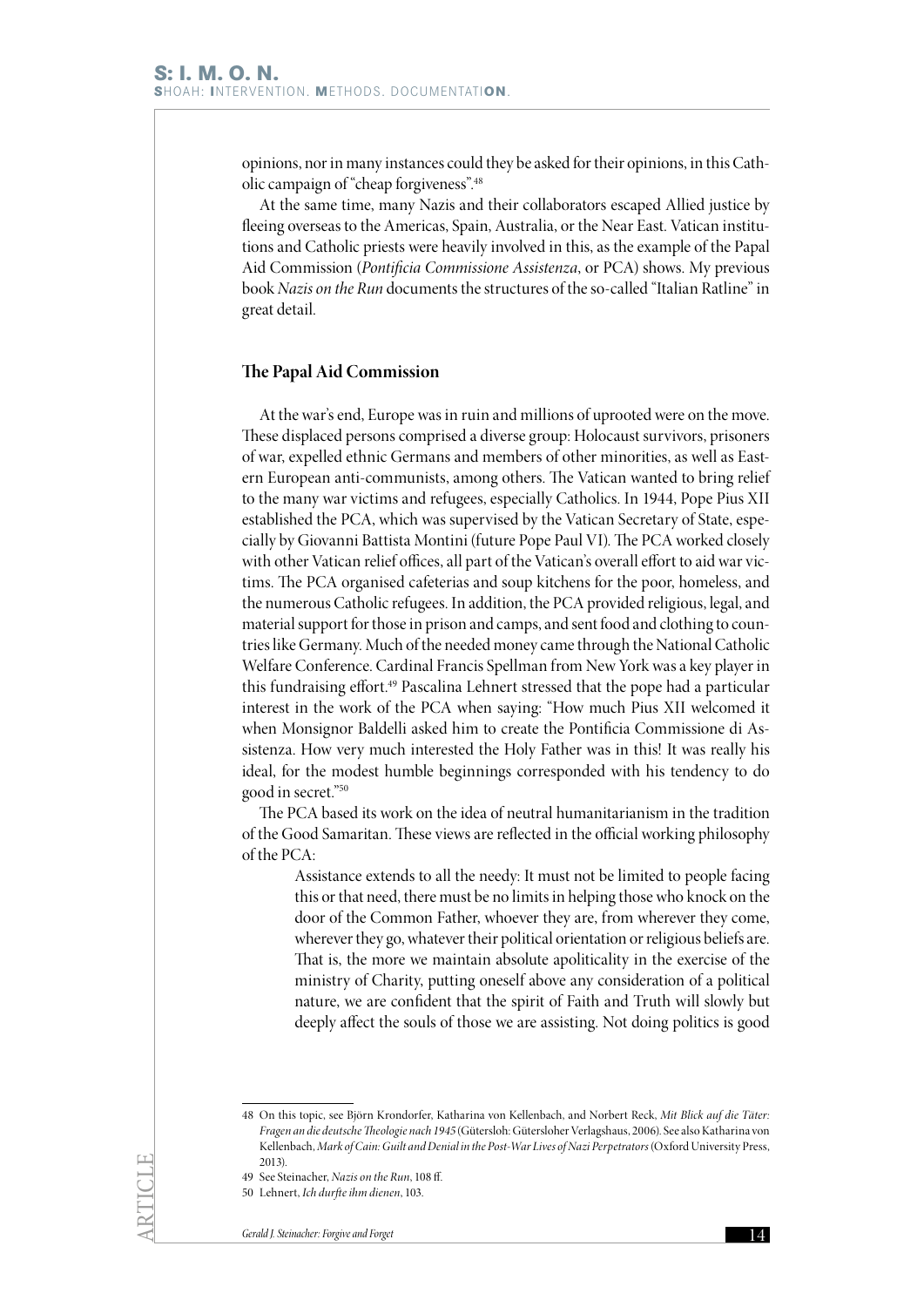politics; by not proselytizing, we are nevertheless carrying out a work of religious penetration.<sup>51</sup>

In reality, help was given mostly to Catholic refugees, although non-Catholics were helped as well. However, in the eyes of many priests, Catholic anti-communists were particularly worthy of Vatican aid. The records indicate that the Catholic priests involved made hardly any distinctions between prisoners of war and war criminals, refugees and fugitives, perpetrators and victims. The boundaries of victimhood blurred. At least in theory, the Vatican shared a similar philosophy of neutral humanitarianism with the Red Cross. The two institutions worked closely together, particularly in Italy. Many refugees went to Italy because its oversea ports, like Genoa, were the closest and easiest routes through which to leave Europe behind and start anew elsewhere. There was plenty of work to go around so the PCA shared tasks with different national aid committees, operating under its umbrella.

The Austrian committee was led by Bishop Alois Hudal, a Christian antisemite, anti-communist, pan-German nationalist, and Catholic priest.52 Like other churchmen, Hudal was convinced that compromises between the National Socialist regime and the Catholic Church were possible. 53 As rector of the Austrian-German national college in Rome, the Santa Maria dell'Anima, he had some initial influence in shaping the Vatican's reaction to Nazi ideology. For his efforts, Hudal was in 1933 made titular bishop, with Pacelli presiding over the ceremony – as a marble plaque in the Anima Church reminds visitors. But in 1937, Pope Pius XII published the canonical letter "With Burning Concern", in which he condemned certain teachings of the Nazis, especially their racial hatred.<sup>54</sup> Hudal, however, did not change course, and in the same year he published his controversial book, *The Foundations of National Socialism*, to popularise his own views.55 Hudal would not abandon his attempted compromise between Nazi ideology and Christianity and went on dreaming of a "Chris-

<sup>51</sup> AAV, POA, Busta 1, fasc. 3: "Attività e caratteristiche della PCA" [1947], 2. "Attività assistenziale estesa a tutti i bisognosi: Come non deve esserci limitati nell'affrontare questa o quella necessità non vi debbono essere neanche limiti nel sccorrere quelli che bussano alla porta del Padre Comune, chiunque essi siano, da dovunque provengano, dovunque vadano, qualunque sia la loro professa politica e il loro credo religioso. Cioe, apoliticità piu assoluta nell' esercizio del ministero della Carità, mettendosi al di sopra di ogni considerazione di carattere politico, sicuri che lo spirito di Fede e di Verità lentamente ma profondamente incidera nell'animo di quanto formano oggetto della nostra assistenza. 'Non facendo politica, facciamo una buona politica; non facendo opera di proselitismo, facciamo opera di penetrazione religiosa."

<sup>52</sup> On Hudal, see Johannes Sachslehner, *Hitlers Mann im Vatikan: Bischof Alois Hudal. Ein dunkles Kapitel in der Geschichte der Kirche* (Vienna: Molden Verlag 2019); Steinacher, *Nazis on the Run*; Klee, *Persilscheine und falsche Pässe;* and Hans Jakob Stehle, "Bischof Hudal und SS-Führer Meyer: Ein kirchenpolitischer Friedensversuch 1942/43," *Vierteljahrshefte für Zeitgeschichte* no. 2 (1989): 307–322.

<sup>53</sup> Thomas Ruster, "Roman Catholic Theologians and National Socialism: Adaptation to Nazi Ideology," in *Christian Responses to the Holocaust: Moral and Ethical Issues*, ed. Donald J. Dietrich (Syracuse, NY: Syracuse University Press, 2003), 12–23.

<sup>54</sup> Wolf, *Pope and Devil*, 266–270. While racial antisemitism was condemned, religious antisemitism was still widespread inside the Catholic Church and its leadership. See, for example David Kertzer, *The Popes against the Jews: The Vatican's Role in the Rise of Modern Anti-Semitism* (New York: Vintage Books, 2002). For the German Protestant-Lutheran churches, see also Kevin P. Spicer, ed., *Antisemitism, Christian Ambivalence, and the Holocaust* (Bloomington and Indianapolis: Indiana University Press 2007). A major turning point in the Catholic Church's relationship to Judaism came with the Second Vatican Council and the new missal in the 1960s and 1970s. Regarding *The Declaration on Non-Christian Religions (Nostra Aetate)* in 1965 and its highly contested statements on the Jews, see John Connelly, *From Enemy to Brother: The Revolution in Catholic Teaching on the Jews, 1933–1965* (Cambridge: Harvard University Press, 2012), 239 ff. In this book, Connelly states: "For Jews, *Nostra Aetate* came late, too late. But for Catholic theology it came too soon, and to this day had not been fully digested" (245). See also James Carroll, *Constantine's Sword: The Church and the Jews* (New York: Mariner Books, 2002).

<sup>55</sup> Alois Hudal, *Die Grundlagen des Nationalsozialismus: Eine ideengeschichtliche Untersuchung* (Leipzig: Günther, 1937). See Connelly, *From Enemy to Brother*, 25–27.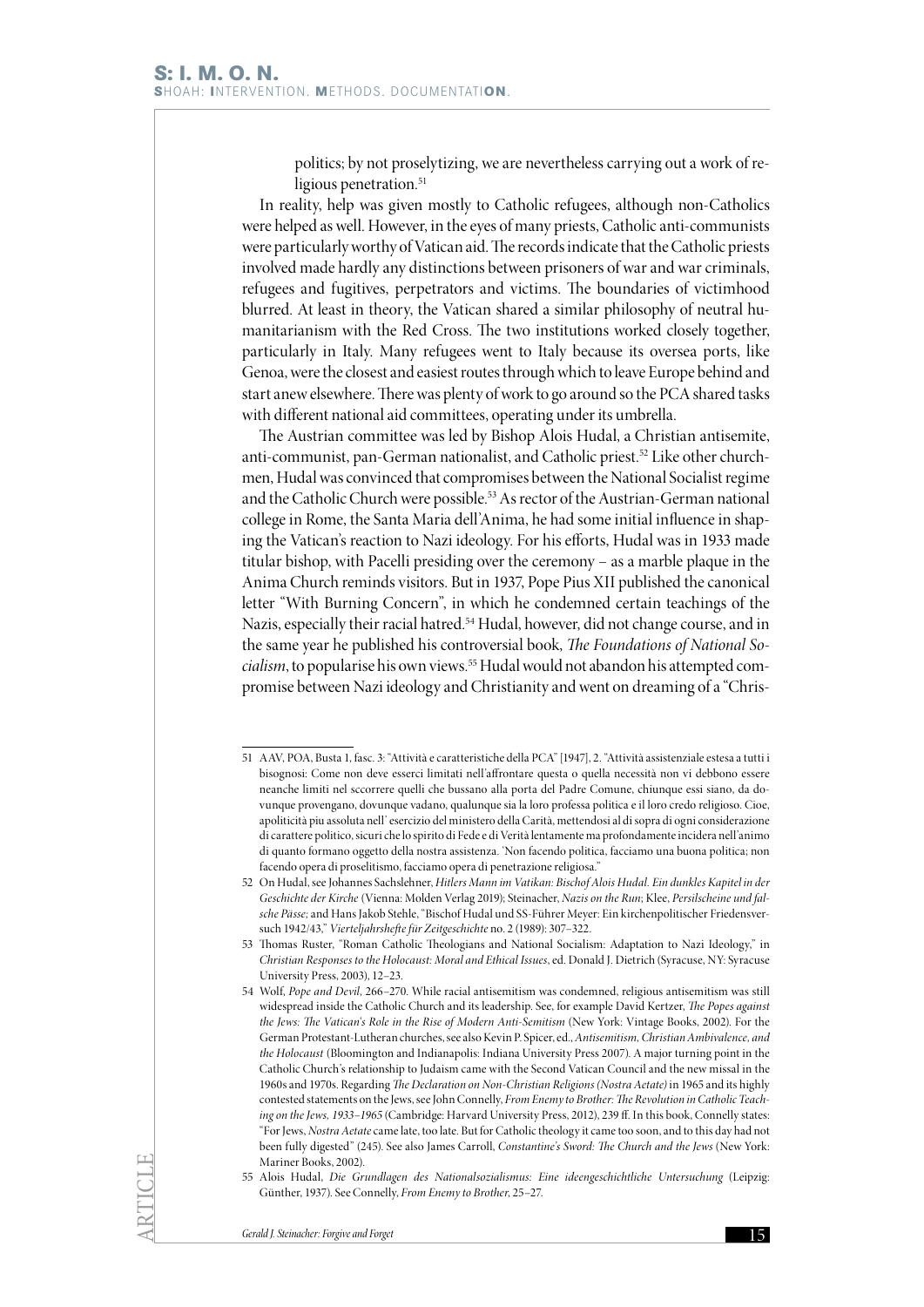tian National Socialism."56 From that point on, Hudal diverged with the pope on this issue.

Hudal engaged in relief work, but he was no neutral humanitarian. He first and foremost helped Catholics (this included Catholics of Jewish descent, so-called Catholic "non-Aryans"). Helping communists, socialists, and Jews was not his priority.57 After 1945, Hudal became one of the most active helpers for wanted Nazis, a fact he bragged about to the press and later in his memoirs. Although Alois Hudal was the most notorious of this group, he certainly was not an exception within the Catholic Church. The Hungarian, Slovenian, Ukrainian, and Croatian national committees worked with the PCA in a very similar fashion. They, and other national committees, followed a simple system: the PCA would issue reference letters for ordinary refugees but also wanted Nazis (often with fake names and backgrounds) to the International Committee of the Red Cross (ICRC) in Rome or Genoa. The Red Cross would then provide travel documents for displaced persons, based on the names and information given by the PCA. Typically, the reference letters issued by the PCA went unquestioned since the Vatican and, by extension, the PCA were respected authorities at a time when very few such authorities remained in Italy. The wanted Nazis escaped Europe thanks to these letters and travel papers.

## **The Italian Ratline**

The PCA grew popular for serious war criminals and perpetrators of the Holocaust from Central and Eastern Europe. With Red Cross travel documents facilitated by the PCA, they could emigrate overseas to the Americas, the Near East, or elsewhere. The Red Cross's entire issuing process was ramshackle and led in many cases to inaccurate or totally false identification papers. One prominent example was that of Franz Stangl, the commander of the Treblinka extermination camp, where Nazis murdered almost one million people between 1942 and 1943. Because of his membership in the SS, Stangl was imprisoned at the war's end in the United States' internment camp Marcus W. Orr near Salzburg (also known as internment camp Glasenbach). His involvement in the euthanasia murder programme, in which his extermination career started, did not remain a secret and his trial loomed. In 1948, Stangl fled to Italy with his accomplice Gustav Wagner.<sup>58</sup> Like other SS members, Stangl likely heard by word of mouth that Bishop Alois Hudal in Rome helped Catholic SS officers. According to Stangl, Hudal received him in Rome with open arms: "You must be Franz Stangl. I've been expecting you." Although safe in Italy, he still needed travel documents for the trip overseas.<sup>59</sup> Bishop Hudal procured for Stangl a travel document from the ICRC in Rome under the name "Paul Stangl". Hudal had turned Franz Paul Stangl's middle name into his first. When Stangl protested that they had made a mistake, Hudal reportedly calmed him with the words: "Let sleeping dogs lie."60 Hudal knew that Franz Stangl was wanted by the authorities, but Paul Stangl

<sup>56</sup> Peter Godman, *Hitler and the Vatican: Inside the Secret Archives that Reveal the New Story of the Nazis and the Church* (New York: Free Press, 2004), 54.

<sup>57</sup> During the war in Italy, Hudal helped to a hide a few Allied prisoners of war and German deserters, reportedly all Christians, in the Anima. See Sachslehner, *Hitlers Mann im Vatikan,* 160 ff. Hudal claimed that, during the German occupation of Rome, he could not hide Jews in the Anima as he was constantly visited by Nazi officials. The latter part is certainly true. See Hudal, *Römische Tagebücher*, 201.

<sup>58</sup> Steinacher, *Nazis on the Run*, 250–253.

<sup>59</sup> Sereny, *Into that Darkness: An Examination of Conscience* (New York: Vintage Books, 1983), 312.

<sup>60</sup> Sereny, *Into that Darkness*, 305.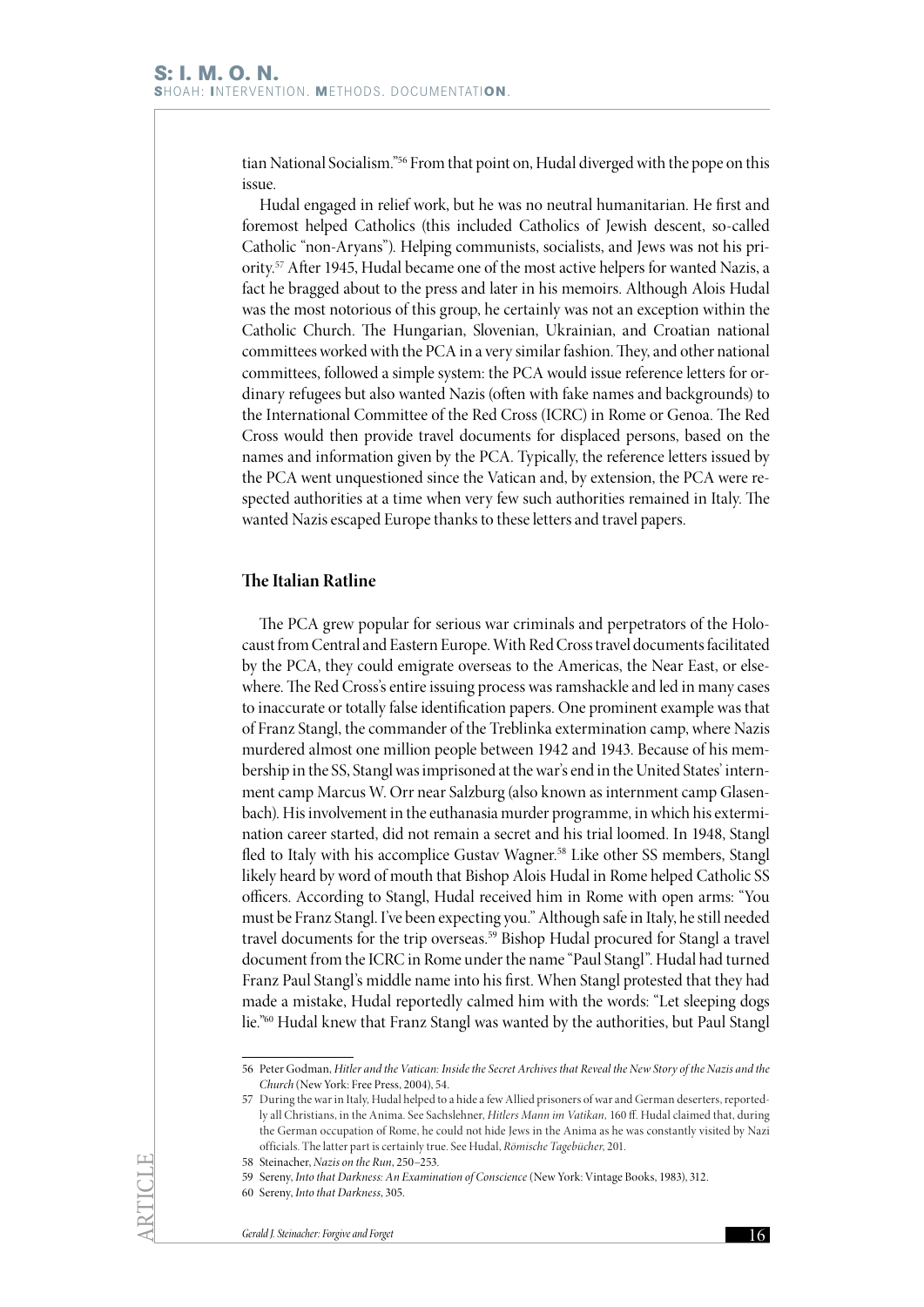was not. Hudal confirmed the false information on the ICRC travel document with his signature. Stangl's address listed on the travel document, "Via della pace 20", was Hudal's official address at the Papal Institute Santa Maria dell'Anima. Both Stangl and his accomplice Wagner received a letter of recommendation from the PCA's aid section for foreigners, signed by a Vatican official.<sup>61</sup>

Stangl's case is interesting because of his typical Austrian background of unclear citizenship. In order to obtain ICRC travel documents (titres de voyage), one had to meet the basic condition of being stateless. Of course, refugees often could not prove this, so their word had to suffice. In the case of Stangl and other Austrian Nazi "refugees," however, the situation was different. Here "Austrian" was stated under former citizenship and "stateless for political reasons" (per motivi politici) given as a justification. Anyone familiar with Austria's recent past – and the Austrian Hudal was certainly one of them – knew what that meant. Those who listed "stateless for political reasons" were Austrian "illegal Nazis" before 1938, who had lost and not regained their Austrian citizenship after 1945. Quite a few of these Austrian Nazis had been involved in the unsuccessful July putsch in 1934 (therefore committing high treason) and fled to Nazi Germany. National Socialists like Stangl and Wagner made no secret of their brown background when they asked the Vatican and Red Cross offices for help. Since the Vatican and Red Cross showed no squeamishness when it came to their Nazi membership, a good number of Austrian Nazis asserted their statelessness "for political reasons" and thus received Red Cross travel documents. In some cases, the applicants even included a curriculum vitae with their real name and listing their Nazi career.62 Stangl and Wagner (who received ICRC papers under his real name) first travelled to Syria and then to Brazil. Wagner never faced justice, and Stangl was extradited to Germany in 1967, dying in prison a few years later.

Nazi war criminal Erich Priebke, formerly a Protestant, underwent "de-nazification through re-baptism" (as I call it) before Italian priests provided him and his family with new identities and channelled them from Italy to Argentina, thanks to the PCA. Priebke was responsible for one of the worst war crimes in Italy, the massacre of the Fosse Ardeatine caves in Rome, where 335 Italian hostages were murdered (among them were a large number of Jews).63 After that atrocity, Priebke was wanted as a war criminal by Allied and Italian authorities. At the war's end, he first made it to South Tyrol, where his wife and children had lived since 1943. Later, the Americans interned Priebke in a POW camp in Rimini, but he escaped in December 1946. He went into hiding again with his family in Sterzing (Vipiteno) and received help from the parish priest, Johann Corradini, who took special care of Priebke. Investigations into him by the Italian police and the trial against his superior Herbert Kappler prompted Priebke to seek safety overseas. Corradini asked the Bolzano Franciscan Father Franz Pobitzer for assistance in obtaining Red Cross travel papers for Priebke. Pobitzer was in close contact with Hudal and repeatedly procured such ICRC documents for fugitive Nazis.<sup>64</sup> Therefore, it comes as little surprise that Pob-

<sup>61</sup> Application for travel document for Stangl Paul, ICRC Rome, 25 August 1948, ICRC, Geneva, Archive, 'Titres de voyage CICR 1945–1993', application 84,227; Letter of Recommendation PCA – Sezione Stranieri to the ICRC in Rome for Paul Stangl, 17 August 1948.

<sup>62</sup> Steinacher, *Nazis on the Run,* 125.

<sup>63</sup> Gerald Steinacher, "Das Massaker der Fosse Ardeatine und die Täterverfolgung: Deutsch-italienische Störfälle von Kappler bis Priebke," in *Italy, Austria and the Federal Republic of Germany in Europe*, eds. Michael Gehler and Maddalena Guiotto (Vienna and Cologne: Böhlau Verlag, 2012), 291–315, 291 ff.

<sup>64</sup> For more on Pobitzer, see also Christoph Franceschini, *Geheimdienste, Agenten, Spione: Südtirol im Fadenkreuz fremder Mächte* (Bolzano: Edition Raetia, 2020), 138 f, and Steinacher, *Nazis on the Run*.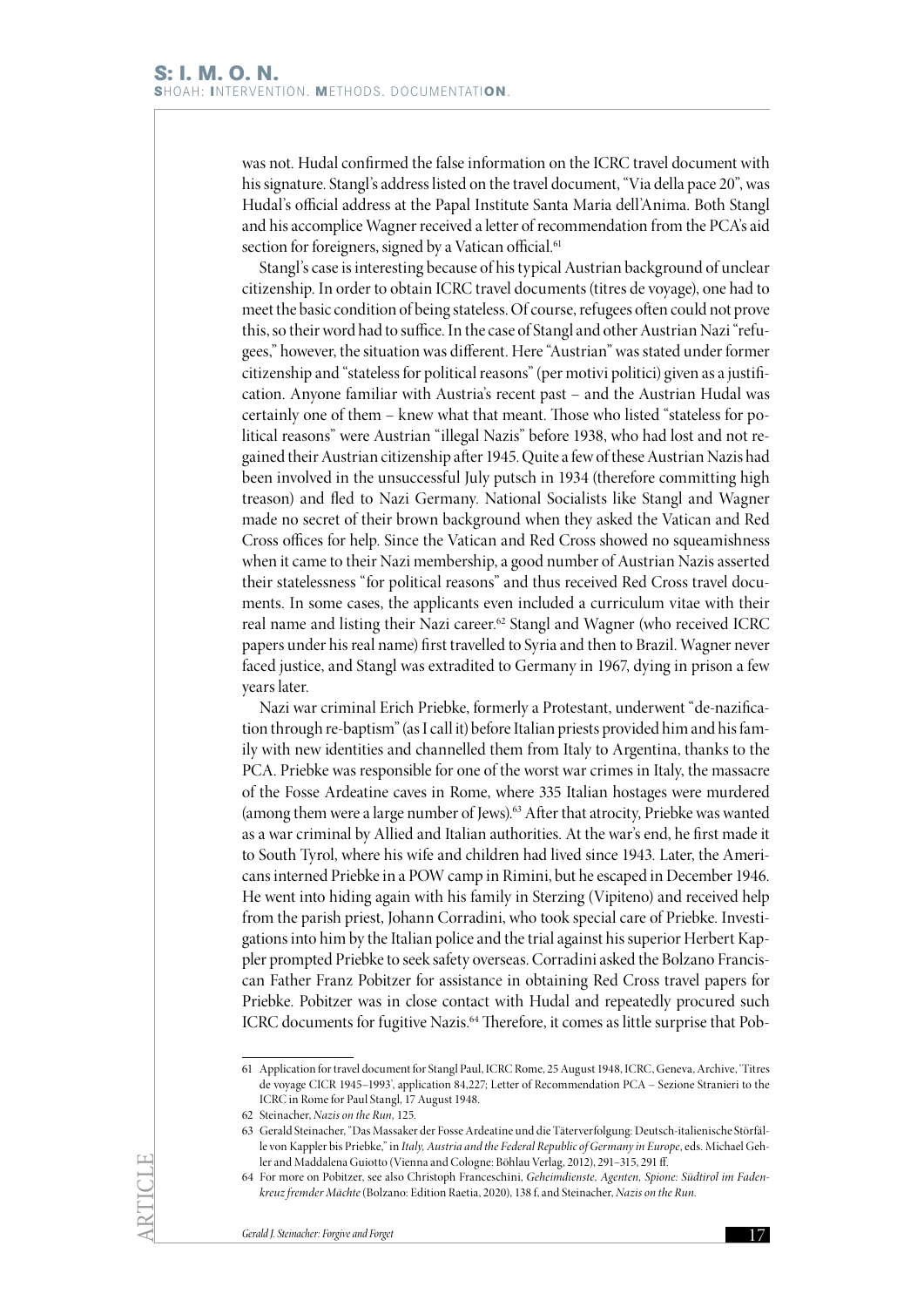itzer was also willing to provide Priebke with new papers. "Father Pobitzer assured us that he would see to it that we would receive the passport at the Roman headquarters of the ICRC", Priebke notes in his memoirs.<sup>65</sup> Pobitzer contacted Hudal to initiate securing the Red Cross papers for Priebke. Bishop Hudal's archive recorded where to find Priebke under his new alias, "Otto Pape": "Can be reached through Father Dr. Fr.[anz] Pobitzer, Bozen, Franciscan monastery." And crucially the note stated: "Religion: Protestant, wants to convert."66 However, Priebke's SS records clearly show what the clerics did not mention: Priebke had officially left the Protestant Church in 1938 and became a Nazi "Gottgläubiger", therefore openly breaking with the Christian faith.<sup>67</sup> Priebke was now willing to convert to the Catholic faith and undergo a "new" baptism (the former Protestant had been baptised as a child). Also included in Hudal's papers is a letter from Corradini to Hudal from February 1948, in which he confirms the good Catholic attitude and the intended conversion of "Otto Pape" in the near future.<sup>68</sup> Corradini informed Hudal that he knew the family of "Otto Pape" very well. This is not surprising, because the family had lived in Sterzing since 1943. The reverend, however, did not mention that the "Pape" family was called "Priebke" until 1945 and that the father of the family was a well-known SS officer in the town.

In correspondence with Hudal, Corradini used Priebke's alias "Otto Pape". This decision was certainly not unreasonable as Hudal's activities constituted an open secret and Priebke was a wanted war criminal in Italy. However, Corradini personally baptised the former SS officer, albeit under his real name "Erich Priebke", born in Berlin in 1913, as the baptismal register clearly reveals. The baptism entry also states that permission to "re-baptise" Priebke came from the ordinariate of the Bishop of Bressanone (Brixen).<sup>69</sup> In sum, Corradini "re-baptised" Priebke under his real name, but procured papers for him under the alias "Otto Pape". These facts demonstrate that the town priest of Sterzing knew the true identity of the SS officer. Father Pobitzer held up his end of the bargain in this endeavour.<sup>70</sup> On 26 July 1948, Priebke applied in Rome as a "stateless ethnic German" from Latvia, under the name "Otto Pape", for an ICRC travel document to go to Argentina. As proof of his identity, he presented a letter of recommendation from the PCA in Rome and an identification document from the town of Krimml near Salzburg. Under the form's religion category, he stated "Catholic".71

Priebke was tracked down by an American journalist in Argentina in the 1990s and put on trial in Italy. He died under house arrest in Rome in 2013. <sup>72</sup> Historian and Vatican legal scholar Pierluigi Guiducci seemingly argued in 2015 that the priestly escape aid for Priebke and his wife was somehow justified because "it was a process of approaching the Catholic faith" (*fu un processo di avvicinamento alla fede* 

<sup>65</sup> Erich Priebke, *Vae victis (Wehe den Besiegten)* (Rome: Eigenverlag, 2003), 200.

<sup>66</sup> Notes regarding Otto Pape in the Anima Archives ASMA, Nachlass Hudal, K23, Dokument 9; AH 23/9. See also Guy Walters, *Hunting Evil: The Nazi War Criminals Who Escaped and the Quest to Bring Them to Justice* (New York: Random House, 2009), 174 f.

<sup>67</sup> NARA, RG 242, BDC, Roll 3343 – SSO 393A, Erich Priebke, 29 July 1913.

<sup>68</sup> Letter Corradini, Stadtpfarramt Sterzing, to Hudal, 15 February 1948, ASMA, Nachlass Hudal, K23, Dokument 10; AH 23/10; see also Walters, *Hunting Evil*, 169.

<sup>69</sup> Pfarramt Sterzing: Entry in the baptism register for 13 September 1948, Pfarre Unsere Liebe Frau im Moos 1943–1951. See Steinacher, *Nazis on the Run*, 149 f.

<sup>70</sup> Priebke, *Vae Victis,* 201.

<sup>71</sup> Archives ICRC Geneva, «Titres de Voyage» Application with number 83.023: Application for a travel document for Otto Pape, ICRC-Delegation in Rome, 26 July 1948; see Steinacher, *Nazis on the Run*, 92 f.

<sup>72</sup> See Gerald Steinacher, *Nazis on the Run,* and Walters, *Hunting Evil*, 174 f.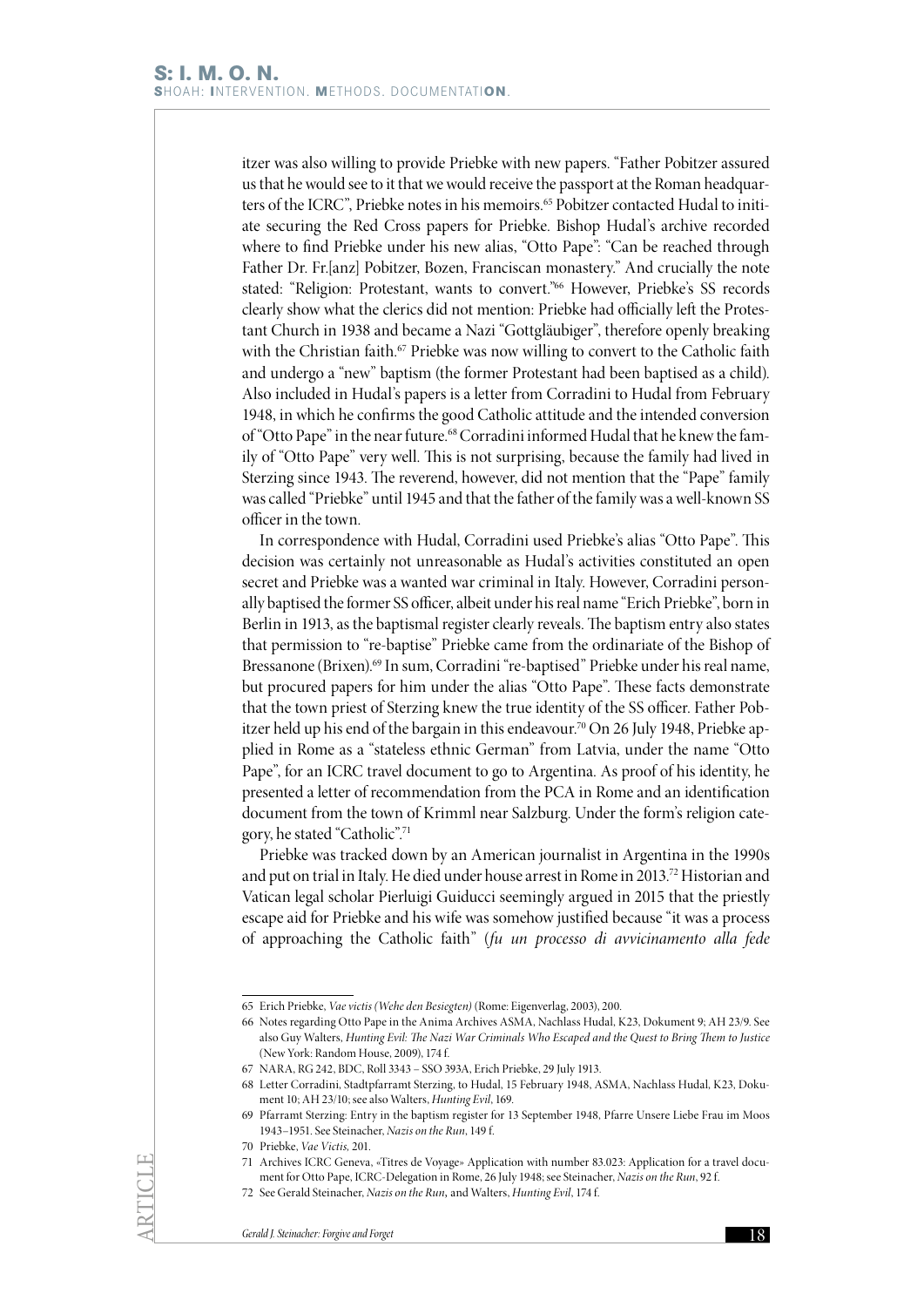*cattolica*).73 Hudal defended his help for "the former members of the Nazi party and of fascism, especially [for] the so called 'war criminals'" as Christian "charity work". In his memoirs, he stated unapologetically: "To help people, to save a few, to work selflessly and determinedly without thinking of the consequences, is naturally what should have been a demand of true Christianity, which does not believe in the hatred taught by the Talmud, but in Christian love, mercy and forgiveness. […]."74 Hudal was not alone in his views. In 1961*,* a conservative German Catholic newspaper defended Hudal's reported escape aid for Adolf Eichmann, stating: "No doubt [...] bishop Hudal acted as a Christian."75

Catholic aid organisations in Italy also helped Eichmann, Ludolf von Alvensleben, Otto Wächter, Walther Rauff, Josef Schwammberger, Hans Fischböck, Klaus Barbie, and many other Nazi criminals evade justice.<sup>76</sup> Thanks to the Vatican, the entire Ukrainian *Waffen-SS* (Armed SS) Galicia division (about 9,000 Catholic men) got new starts in Great Britain, Australia, and Canada. Bishop Ivan Bucko from the Greek Catholic Church appealed to the pope directly for the SS men, calling them the *"blossom of the Ukrainian nation*"*.* <sup>77</sup> In numerous cases, substantial evidence exists that Catholic officials knowingly and willingly helped Nazi perpetrators (as was the case of SS officer Erich Priebke discussed in detail above).78 At the end of this period, with the help of the pope-created PCA, large numbers of Nazis, war criminals, fascists, and Nazi collaborators from all over Europe made it to new shores. This large-scale and coordinated effort cannot simply be deemed the acts of a few "rogue priests".79 As my research shows, these actions were not isolated incidents but instead represent a sustained pattern of behaviour.<sup>80</sup>

<sup>73</sup> Pierluigi Guiducci, *Oltre la leggenda nera: Il Vaticano e la fuga dei criminali nazisti* (Milan: Mursia 2015), 242. The foreword of this book was written by Vatican official Peter Gumpel S. J., the promotor of the beatification process for Pius XII. While apparently showing a certain understanding for the priestly help for Priebke, author Guiducci condemns the practice of re-baptism as violating Church law and abusing a sacrament. Everyone who was involved in it in any way or gave permission for it made themself guilty, he states: "Di conseguenza, chi ha aprovato i succitati battesimi, e chi li ha amministrati, si è macchiato di peccato grave oltre a essere incorso in responsibilità penali. Per tali motivi, non ha rappresentato la Chiesa e si è allontanato da quest'ultima sul piano morale e disciplinare." ["Consequently, those who approved the aforementioned baptisms and those who administered them are guilty of a grave sin and are criminal responsible. For these reasons, they did not represent the Church and at the same time estranged themselves from it on the moral and disciplinary level."]

<sup>74</sup> Alois C. Hudal*, Römische Tagebücher: Lebensbeichte eines alten Bischofs* (Graz and Stuttgart: Leopold Stocker Verlag, 1976), 21.

<sup>75</sup> "Bischof Hudal handelte als Christ," *Deutsche Tagespost: Katholische Tageszeitung für Deutschland,* 21/22 April 1961, 8*.*

<sup>76</sup> See Steinacher*, Nazis on the Run;* Goñi, *The Real Odessa;* Klee, *Persilscheine und falsche Pässe*; Bettina Stangneth, *Eichmann Before Jerusalem: The Unexamined Life of a Mass Murderer* (New York: Knopf, 2014); Philippe Sands, Ratline: Love, Lies, and Justice on the Trail of a Nazi Fugitive (London: Weidenfeld & Nicolson, 2020); and Peter Hammerschmidt, *Deckname Adler: Klaus Barbie und die westlichen Geheimdienste* (Frankfurt: S. Fischer, 2014). For the structures in Italy, see also David G. Marwell, *Mengele: Unmasking the "Angel of Death"* (New York: W.W. Norton & Company, 2020), and Daniel Stahl*, Hunt for Nazis: South America's Dictatorships and the Prosecution of Nazi Crimes* (Amsterdam: Amsterdam University Press, 2018).

<sup>77</sup> Christopher Simpson*, Blowback: The First Full Account of America's Recruitment of Nazis and its Disastrous Effects on the Cold War, Our Domestic and Foreign Policy* (New York: Collier Press, 1989), 180; Steinacher, *Nazis on the Run*, 186; Mark Aaron and John Loftus, *Unholy Trinity: The Vatican, The Nazis, and the Swiss Bank* (New York: St. Martin's Griffin, 1998), 192–193.

<sup>78</sup> Steinacher, *Nazis on the Run,* 92–93, 148–149.

<sup>79</sup> For a good summary of the escape aid, see Benz*, Im Widerstand,* 205 ff.

<sup>80</sup> See Goñi, *The Real Odessa,* 327–348*.* In addition to the CIA's Operational Files, Goñi investigated, at the Public Record Office (PRO) in London, unearthed British dossiers that contained documents from the immediate post-war era. See also Michael Phayer, "Canonizing Pius XII: Why Did the Pope Help Nazis Escape?," *Commonweal* (9 May 2003), 22–23, <https://www.commonwealmagazine.org/canonizing-pius-xii>; Phayer, *Pius XII, The Holocaust, and the Cold War*; Steinacher, *Nazis on the Run*; Klee, *Persilscheine und falsche Pässe*; and Ventresca, *Soldier of Christ.*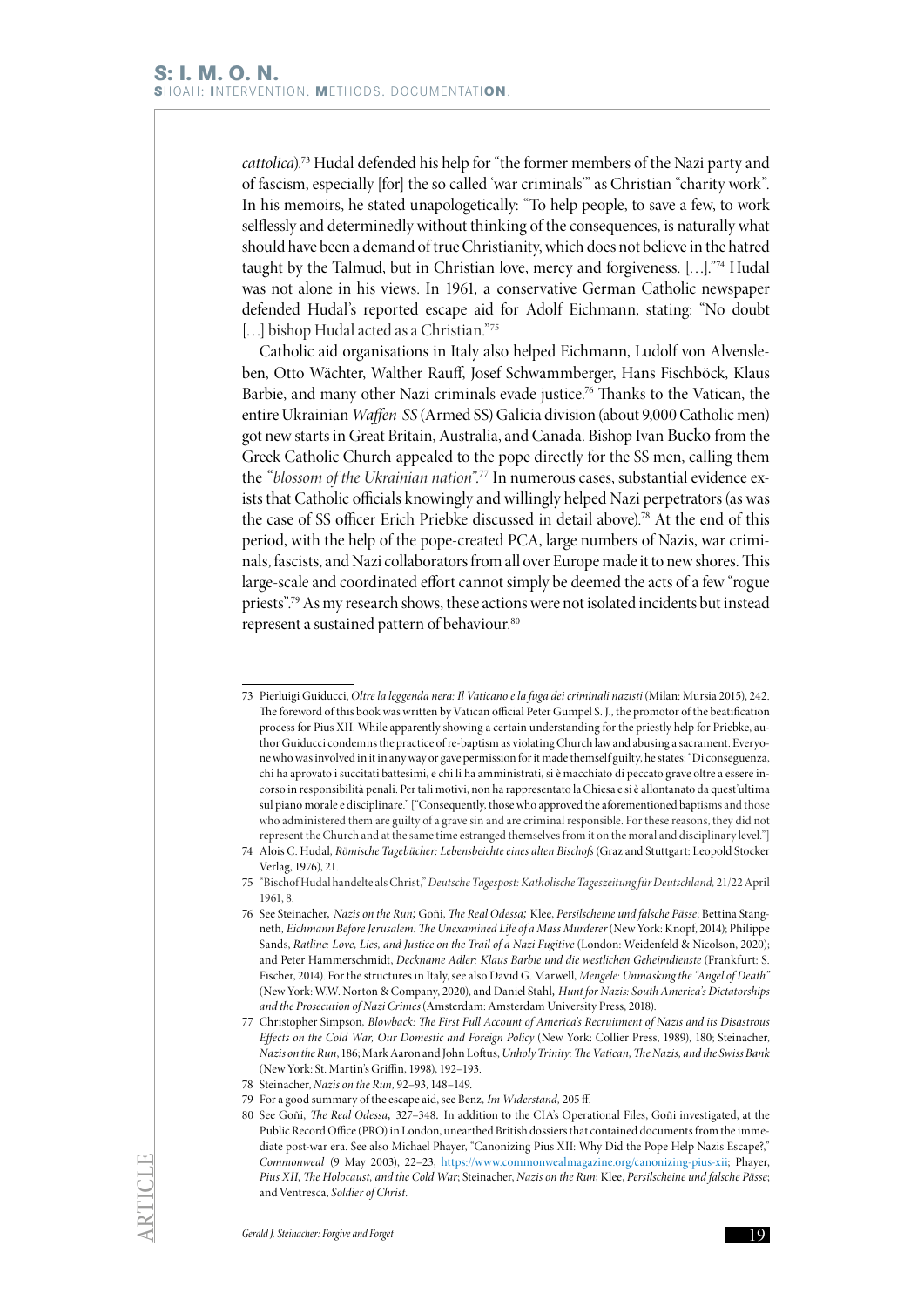## **Vatican Complicity**

Father Krunoslav Draganović, a priest at the Croatian institute of San Girolamo – the Pontifical Croatian College of St*.* Jerome – in Rome, helped many high-ranking Nazi criminals and their collaborators escape Allied justice.<sup>81</sup> Draganović was a fanatical supporter of the Ustaša, the Croatian fascists, and their cause for a Catholic and ethnically pure independent Croatian state. During that state's short wartime existence, thanks to Hitler and Mussolini, the Ustaša murdered hundreds of thousands of Jews, Serbs, Roma, and political opponents in an orgy of violence, shocking even their Nazi overlords. When the war ended in the spring of 1945, many of the Ustaša leaders tried to flee to neighbouring Austria or Italy from the brutal and often indiscriminate revenge of Tito's communist partisans.<sup>82</sup> At the war's end, Draganović was stationed in Rome and therefore in a position to help many of his Croatian countrymen on the run. The Ustaša fascists were the first to benefit from Draganović's ratline network, which also operated under the umbrella of the PCA. Most of the fugitives ended up in the Americas, but also in Great Britain and Australia.

In late October 1943, the Allies issued a joint declaration during the Moscow conference of foreign ministers, stating their intent to try perpetrators in the locations where they had committed the crimes. Therefore, by actively opposing the extradition of Axis war criminals two years later, Draganović went against these agreements and obstructed Allied justice. By 1946, the British and Americans had severely raised the bar for extraditing anyone to their newly communist home countries. The Vatican was assured that no one stranded in Western Europe had to fear Stalin's or Tito's revenge, except for war criminals when a prima facie case of their guilt could be made.83 But the Vatican was opposed even to that and instead supported the activities of Draganović's Croatian band of brothers.

Already in 2002, Argentinian journalist Uki Goñi noted that British government papers "demonstrate not only how Pius XII was fully aware of the sanctuary provided to war criminals at Roman ecclesiastical institutions but also how he personally liaised with the Nazi-smuggling operation at the Croatian Confraternity of San Girolamo, a connection long denied by the Vatican".84 The papers unearthed by Goñi document that the pope secretly pleaded with London and Washington to spare Nazi collaborators and prominent war criminals from extradition to their homelands. Official appeals came from the Vatican Secretariat of State, an office under the direct and personal supervision of Pius XII and led by the monsignors Montini – the future Pope Paul VI – and Tardini. These interventions began as early as August 1945, when hundreds of Ustaša stranded in Italy were interned by the Allies. In at least one such case, Goñi found a plea issued in the pope's own name.<sup>85</sup> On 27 March 1946, the pope appealed directly on behalf of Father Draganović's conspirative network. The Vatican Secretariat of State urged the British and the American governments not to release to Tito a group of Croat expats interned in southern Italy. The

<sup>81</sup> There is much literature on Draganović and the Ustaša. For the most recent studies, see Pino Adriano and Giorgio Cingolani, *Nationalism and Terror: Ante Pavelić and Ustashe Terrorism from Fascism to the Cold War*  (Budapest: Central European University, 2018), and Robert B. McCormick, *Croatia under Ante Pavelić: America, The Ustaše and Croatian Genocide in World War II* (New York: I.B. Tauris, 2014).

<sup>82</sup> McCormick, *Croatia under Ante Pavelić.*

<sup>83</sup> Repatriation Croatian POW, 9. April 1946 "Correspondence relating to the appeal of the Croatian Confraternity of the St. Jerome addressed to His Holiness the Pope on behalf of Croatians in Italy who are alleged to be 'threatened with extradition or repatriation' is attached." PRO, WO 204/11133.

<sup>84</sup> Goñi, *Real Odessa*, 328.

<sup>85</sup> Goñi, *Real Odessa*, 328.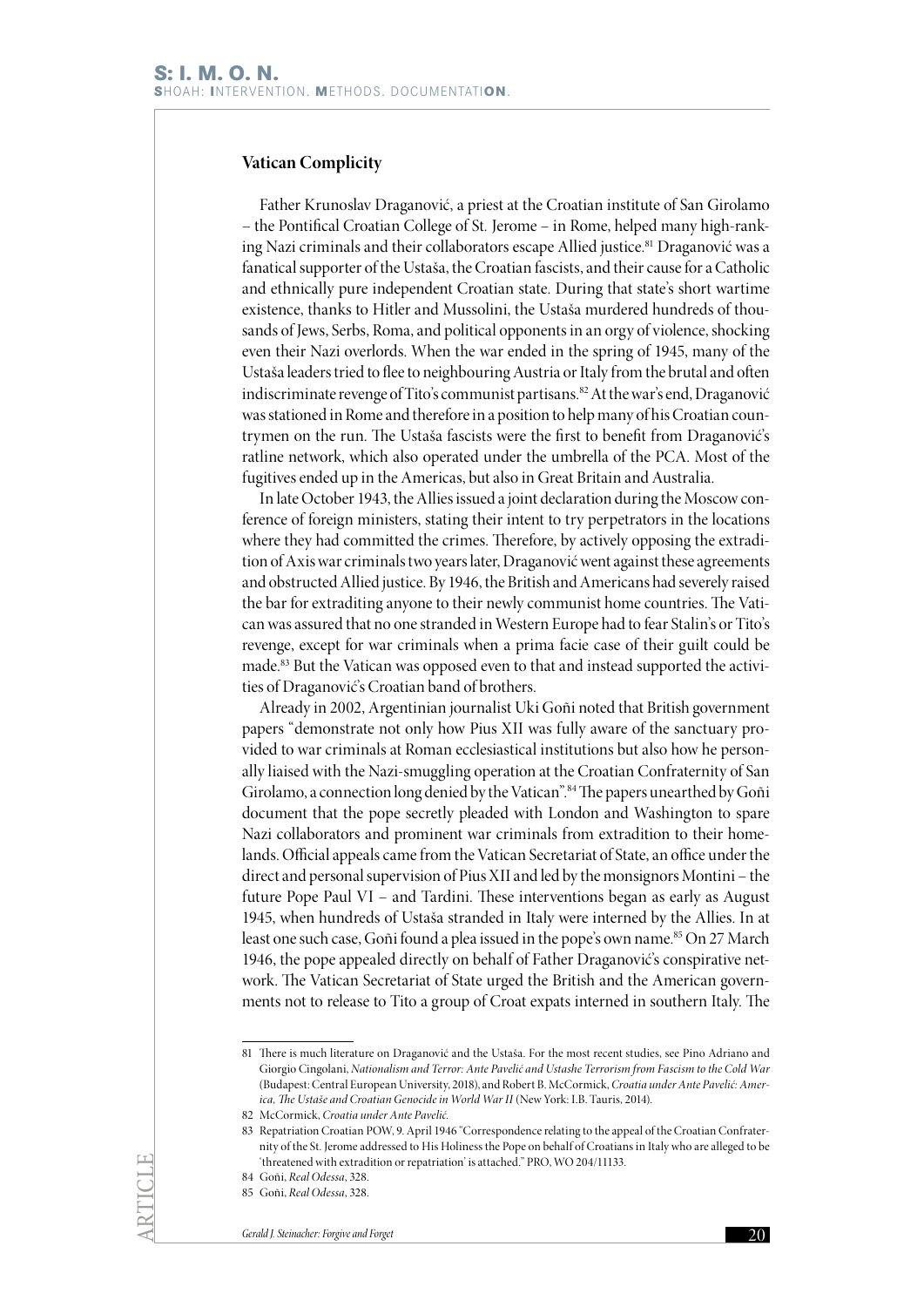document added that "[t]he Confraternity has appealed to His Holiness asking Him to recommend this matter", continuing that "[t]he Confraternity would also most earnestly ask that, lest irreparable measures be taken at this time when political passions and partisan hatreds so often prevail over moral and juridical values, the Croatians living in Italy might not be obliged to return to their home country at the present time".<sup>86</sup> In other words, wanted war criminals and quislings hiding in Italy should enjoy impunity for the time being. But not even Yugoslav protests against Draganović's college deterred the Vatican.

The so-called "Andrea Gritti" incident of December 1946 provides additional proof that the Vatican Secretariat of State was aware of accusations that the PCA and the Croatian college were helping war criminals escape overseas. The Yugoslav government accused the PCA, in coordination with the Allied Refugee Organisation, of having shipped war criminals on the liner "Andrea Gritti" from Italy to South America. Among the "318 assisted refugees" were many wanted Croatia and Serbian war criminals "for whom the Allied Military Authorities are searching in order to hand them over to the Yugoslav Government". 87 Yugoslav authorities alleged that the PCA gave the criminals visas and financial assistance while the "Brotherhood of St. Jerome" at the College of San Girolamo provided them travel documents under false names.88 The British Foreign Office took a closer look into the affair and confronted the accused. A Foreign Office report from January 1947 under the title "Exodus of Yugoslav War Criminals to S. America" states:

> Sir D. Osborne interviewed Colonel Tomlin British representative of the Inter-governmental Committee on Refugees and also a representative of the Vatican, the American Monsignor [Walter] Carroll. Both representatives denied that they were deliberately engaged in smuggling known Yugoslav war criminals out of Italy. They did admit that one or two war criminals may have escaped on M.S. 'Andrea Gritti' as it is impossible to verify the identity of all the refugees who seek their aid.<sup>89</sup>

In addition to uncovering how the Catholic Church helped Nazis escape overseas, in many cases the Allies also identified war criminals hiding in Vatican institutions or property. The Vatican refused or hesitated to hand over any Nazi sheltering within its walls. One example of this is a memorandum from January 1947 to the Vatican:

The Yugoslav Government were informed by the Foreign Office in their Note No.17586/58/92 of the 3rd January, 1947, that the Yugoslav war criminals Vladimir Velmar Jankovich, Dr. Milorad Nedeljkovich, Engineer Miloslov Vasiljevich, Marisav Petrovich and Ilija Bujovich, are on Vatican territory. The guilt of these men has already been affirmed both by the Yugoslav competent authorities and by the American and British authorities, who carried out a search for them in Italy in order to hand them over for trial to the Yugoslav Government. The Yugoslav Government requests the Holy See to issue the necessary orders for the above mentioned Yugoslav war criminals to be arrested immediately and handed over to the Yugoslav Government.<sup>90</sup>

<sup>86</sup> Vatican Secretariat of State, March 27, 1946 to Harold Tittmann, assistant to the personal representative of the President of the United States to His Holiness. PRO, WO 204/11133. See also Goñi, *Real Odessa*, 329.

<sup>87</sup> Exodus to S. America of Yugoslav war criminals / Five Yugoslavs in Vatican property; Copies of two notes by the Yugoslav government to Vatican Secretariat of State, British Embassy, Belgrade to Foreign Office, February 3, 1947. PRO, FO 371/67371, File No. 97.

<sup>88</sup> Exodus to S. America of Yugoslav war criminals / Five Yugoslavs in Vatican property.

<sup>89</sup> Exodus of Yugoslav War Criminals to S. America, Report from Sir. D. Osborne; Holy See, January 31, 1947. PRO, FO 371/67371, File No. 97.

<sup>90</sup> Exodus to S. America of Yugoslav war criminals / Five Yugoslavs in Vatican property.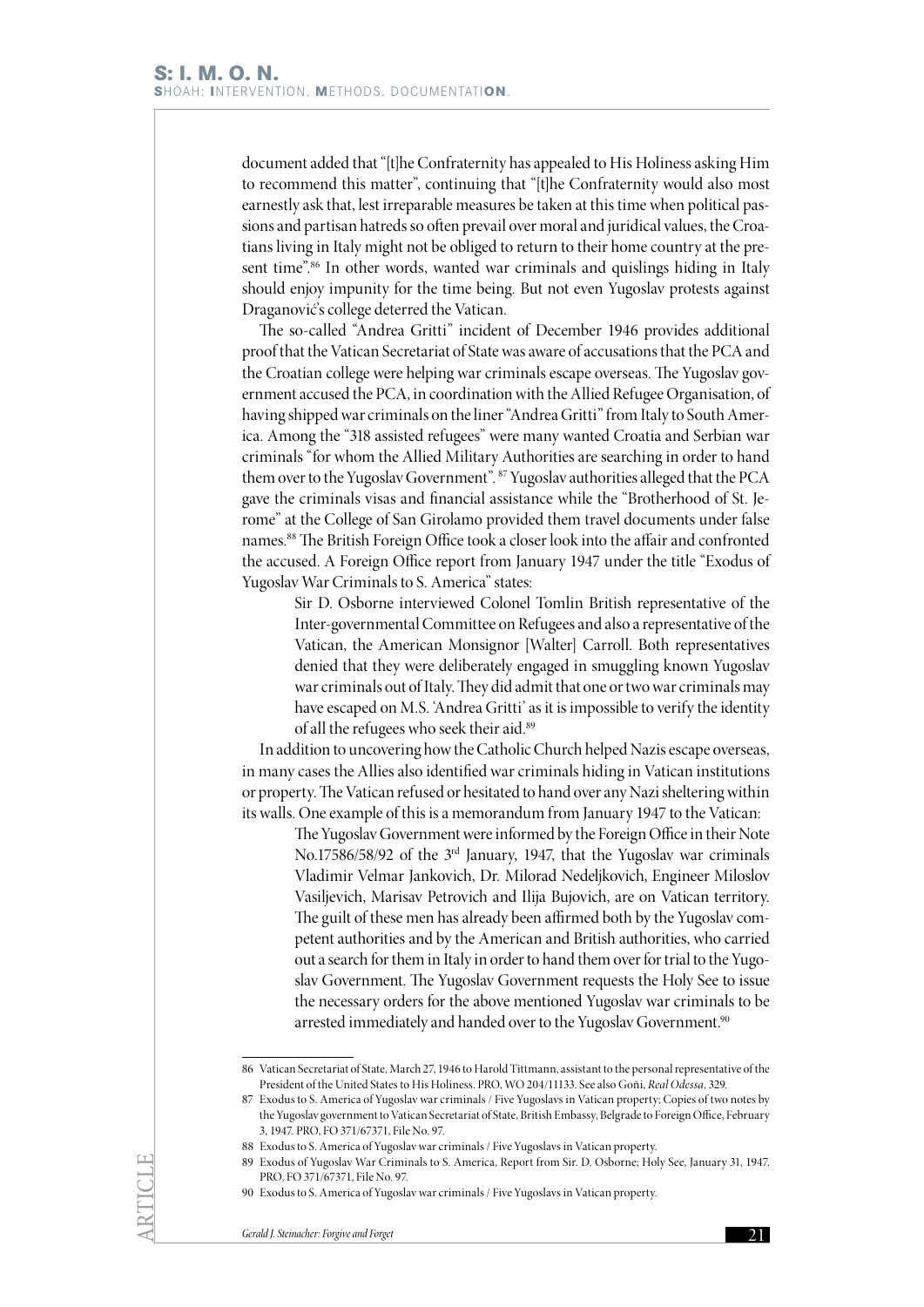The Yugoslavs lost no time and published the accusations against the Vatican before the Holy See could even respond.<sup>91</sup> Despite this undiplomatic move, the British supported the Yugoslav demand for these five men. In instructions to its ambassador in the Vatican, London did not mince words:

In informing the Secretariat of State of the above His Britannic Majesty's Minister would add that the British authorities entertain no doubt as to the guilt of the five men and, careful as they are to accede to none but fully justified demands of this nature by the Yugoslav Government, would have no hesitation in surrendering them. In considering their response to the demand for surrender which will presumably be made to them, the [Vatican] Secretariat of State will no doubt bear in mind the repercussions of their response upon Catholic interests in Yugoslavia and elsewhere and will also not overlook the undesirability of supplying material for the charge that the Vatican defends and protects the former agents and tools of Hitler and Mussolini.92

The British envoy Sir D'Arcy Osborne even met with Tardini and confronted him with the allegations of harbouring the five wanted war criminals in the Oriental Institute in Rome, on Vatican property. According to Osborne's report to Foreign Minister Ernest Bevin, in this meeting he also raised the PCA's involvement in the "Andrea Gritti incident".93

The Vatican, obviously cornered, found a solution: it neither denied the presence of the criminals, nor did it hand them over. Instead, the Vatican Secretariat of State succinctly answered the British diplomats, that the five Yugoslav men had already left the Pontifical Institute.<sup>94</sup> And, regarding the PCA and Nazi escape, Tardini told Ambassador Sir D'Arcy Osborne that the Vatican Secretariat had nothing to do with the PCA. Osborne strongly rejected this excuse, and stated that it is a "Vatican organisation and the instrument of Papal charity and that consequently responsibility for it could not be disavowed".<sup>95</sup> It is not surprising that the Allied officials were unconvinced by these Vatican claims. In its own publications at the time, the Vatican made clear that the PCA was its institution and that the sixteen national sub-commissions were an integral part of it. A published Vatican activity report for 1945 and 1946 reads:

> Assistance to foreigners interned or refugees displaced from their homeland is implemented with individual aid or sent to the various camps established in the Italian territory, *through sixteen national committees set up for individual nationalities within the Papal Aid Commission*. Cash subsidies, free meals, clothing and various provisions were paid with a monthly expense of over one million lire due to the paternal charity of the Supreme Pontiff. The PCA was also interested in the emigration of those foreign refugees who intend to move to other countries, facilitating – in agreement with the international authorities – *the issuance of the necessary documents.* (my emphases) $96$

<sup>91</sup> Exodus to S. America of Yugoslav war criminals / Five Yugoslavs in Vatican property.

<sup>92</sup> Five Yugoslav quislings alleged in Vatican, Aide-Memoire, January 13, 1947 (CONFIDENTIAL). PRO, FO 371/67370, File No. 97.

<sup>93</sup> Sir D. G. Osborne to Ernest Bevin, (RESTRICTED), Yugoslavia, February 4, 1947. PRO, FO 371/67371, File 97.

<sup>94</sup> Aide Memoire, Vatican Secretariat of State, February 3, 1947. PRO, FO 371/67371, File No. 97.

<sup>95</sup> Sir D. G. Osborne to Ernest Bevin.

<sup>96</sup> *L'Attività della Santa Sede dal 15 Dicembre 1945 al 15 Dicembre 1946 (non ufficiale)* (Vatican: Tipografia Poliglotta Vaticana 1946), report about the Pontificia Commissione di Assistenza starts at page 111 ff, here page 115 (I consulted these volumes at the Facoltà Teologica del Triveneto, Padova, Biblioteca).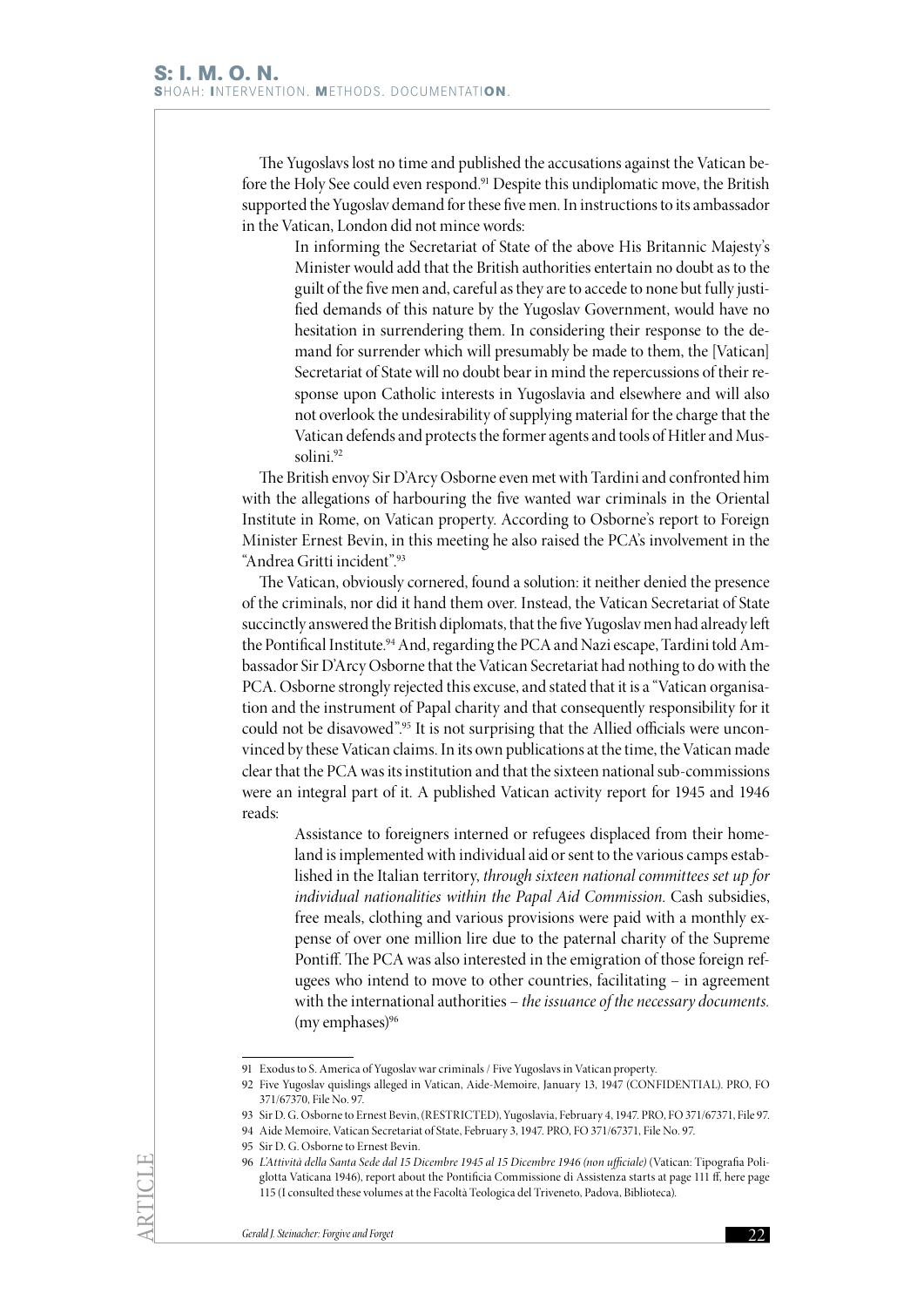The Vatican official newspaper *Osservatore Romano* regularly reported on the activities of the PCA with pride and great interest in the Vatican's own charity work.<sup>97</sup> The frustration felt by some British diplomats is well summarised by an internal note:

I am afraid the Vatican have not been helpful in spite of the recommendations given in our letter of Jan. 3 to Sir D. Osborne […] and duly passed on to the Papal authorities. The main fact is that the R.[oman] C.[atholic] Church apparently has no wish to come to terms with Tito and is willing to support his enemies. But if Pope Pius XII wishes to assume the mantle of Gregory VII [an eleventh-century saint and one of the greatest Roman pontiffs] he can do it better than by harbouring Ustashi.<sup>98</sup>

For Pius XII, however, shielding Ustaša from extradition was only part of a wider program.

The American counterparts of the British also worked to confront Vatican officials about hiding Ustaša, focusing on Monsignor Carroll, a key player in the Vatican Secretariat of State, and one of the very few Americans in Rome. Monsignor Carroll provided a contact between United States' representatives and the Vatican. It therefore comes as little surprise that both British and American diplomats confronted him with allegations of obstructing justice. After meetings with the British and Americans, Carroll was seemingly concerned about the unclear distribution of responsibilities and the wild growth of the many organisations under the Vatican umbrella that were devoted to refugee relief. On 10 March 1947, he wrote to his superior in the Vatican Secretariat of State, Monsignor Giovanni Montini: "The fact that a papal committee plays a significant part in the transportation of refugees to South America, without adequate organizational preparation for it, could expose the Holy See to rather severe criticism on the part of the authorities, who cannot differentiate between the Vatican and the committees and institutions that bear its name."99 Despite Carroll's letter, Montini's behaviour suggests he was not overly concerned with censuring the PCA's activities.

The massive problems with the Red Cross travel documents (and the PCA's work in securing them) constituted an open secret at the time. Examples of this practice abound, with United States' diplomat and intelligence reports on the subject dating back as early as 1946.100 One of the most often quoted sources in this context is the report by Vincent La Vista, a senior official at the United States' Embassy in Rome, declassified in 1984. On 15 May 1947, La Vista wrote in strict confidence to the State Department in Washington:

The Vatican of course is the largest single organization involved in the illegal movement of emigrants [. . .] The justification of the Vatican for its participation in this illegal traffic is simply the propagation of the Faith. It is the Vatican's desire to assist any person, regardless of nationality or political beliefs, as long as that person can prove himself to be a Catholic. This of course from the practical point of view is a dangerous practice. The Vatican further justifies its participation by its desire to infiltrate, not only European countries

<sup>97</sup> Here are just a few examples: "Pontificia Commissione Assistenza – Rimpatrie di profughi", in *Osservatore Romano*, 17 February 1945, 2; "Una nuova disposizione per la Pontificia Commissione Assistenza illustrata dall' Em.mo Cardinale Nicola Canali," *Osservatore Romano*, 14 November 1945, 1.

<sup>98</sup> Note by J.R. Colville 13/2 – Foreign Office official. Five Yugoslavs on Vatican property: Exodus of Yugoslav war criminals to S. America. See also Goñi, *Real Odessa*, 332–333.

<sup>99</sup> Hansjakob Stehle, "Pässe vom Papst? Aus neuentdeckten Dokumenten: Warum alle Wege der Ex-Nazis nach Südamerika über Rom führten," *Die Zeit*, 4 May 1984, 9–12 ('Dossier'), 12.

<sup>100</sup> See Steinacher, *Nazis on the Run.*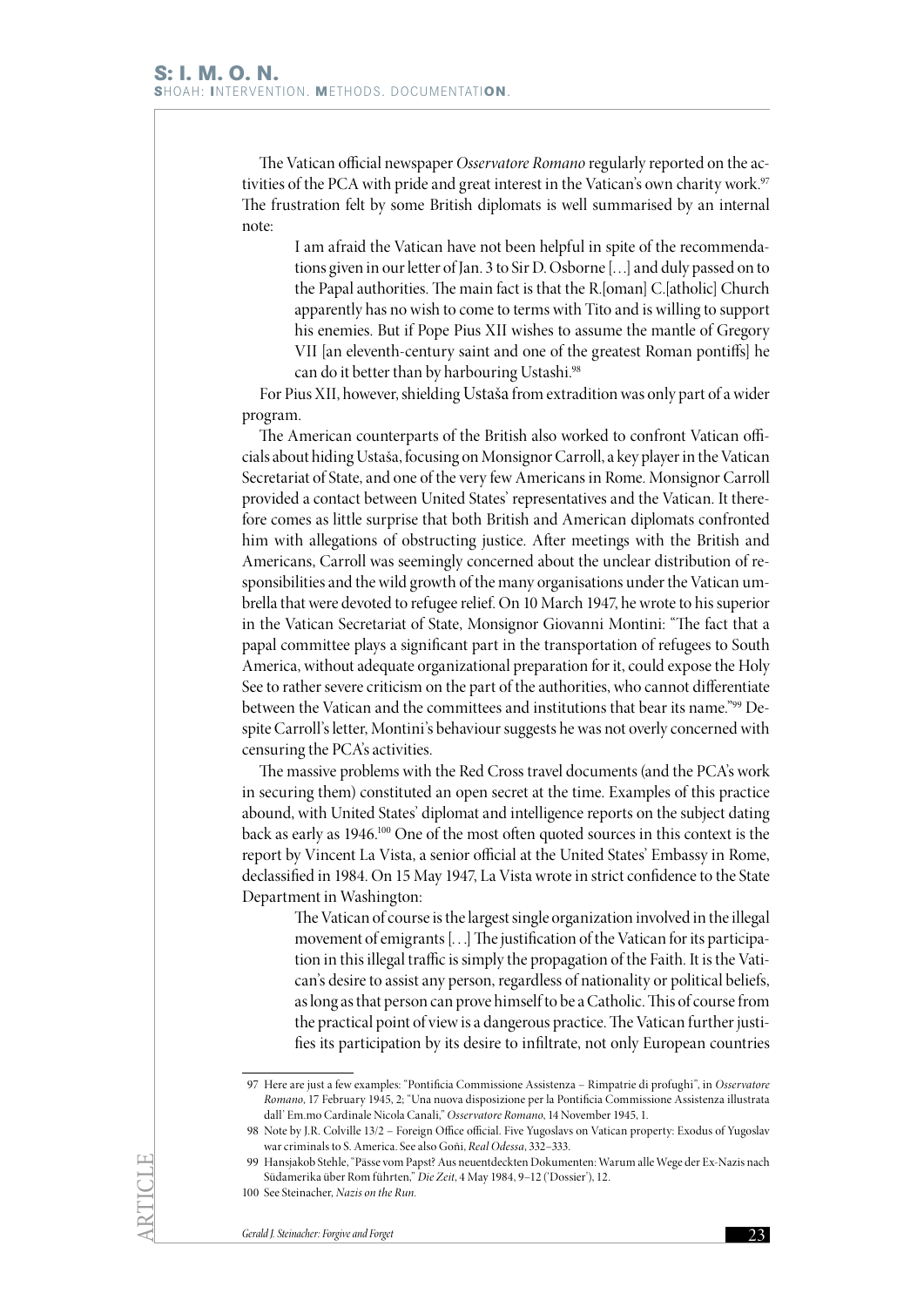but Latin-American countries as well, with people of all political beliefs as long as they are anti-Communist and pro-Catholic Church.<sup>101</sup>

One of the American diplomats at the Vatican, Graham Parsons, discussed the findings from La Vista's report with Monsignor Carroll. In his written instructions from the State Department, Parsons was to stress that criminal elements and spies were taking advantage of the humanitarian aid and were able to "secure documentation for travel". On 29 August 1947, Parsons reported from the Vatican to the State Department in Washington:

Monsignor Carroll has promised to bring this matter to the attention of the top Catholic authorities interested in aiding displaced persons and, in due course, to give me something in reply to the 'oral Message'. I have asked him if possible to see that consideration of this matter extends down to the type of agencies mentioned in La Vista's report, although such agencies, he said, are not connected with the Vatican. I will report by dispatch with copies to Berne and Rome when I receive a reaction to our representations of today.<sup>102</sup>

Beyond his notes, we do not know exactly what Parsons said to Monsignor Carroll. However, it is clear that the Vatican felt a need to distance itself from Catholic aid organisations operating under the umbrella of the PCA. But even with this distancing, the Vatican would make clear to Allied officials just a few weeks later that it had no intention of extraditing wanted war criminals to Yugoslavia. In September 1947, an official from the International Refugee Organisation (IRO) reported to the United States' ambassador in Rome, James C. Dunn, in a "strictly confidential" memo about a recent meeting with the Vatican's leadership: "I had a very interesting talk with the Pope, and later with Msgrs. Tardini and Montini, as well as Msgr. Carroll of the Vatican Secretariat of State." On this occasion, Tardini told him in confidence that the Vatican opposed the extradition of Nazi collaborators to Yugoslavia. The Vatican was also concerned that the Italian government appeared willing to acquiesce to demands of the neighbouring communist country. Alarmed about the imminent withdrawal of Allied troops from Italy, the Vatican feared that Italy would become "another Greece".103 This reference to Greece, where a bloody civil war between pro-Western and communist forces raged, was clear. The possibility of a communist seizure of power in Italy – the heartland of Catholicism – shocked the Vatican. Like Pius XII, his nuncio to the United States, Cardinal Cicognani saw communist atheism as a deadly enemy of religion and Christianity, when he stated: "Atheistic Communism will make a police state of Italy if it gains the victory. Atheistic Communism will consider the subjugation of Italy as its greatest achievement. It aims at the destruction of Catholicity in Italy in order to limit and to nullify the world influence of the Catholic Church."104

<sup>101</sup> Vincent La Vista to Herbert J. Cummings, 15 May 1947 (TOP SECRET), NARA, RG 84, Austria, Political Adviser, Gen. Records 1945–55, entry 2057, box 2, 2.

<sup>102</sup> Graham Parsons in Vatican City to the Division of Southern European Affairs, Department of State, Washington DC, 29 August 1947 (TOP SECRET), Simon Wiesenthal Center, Investigative Report May 1984, "SS Col. Walter Rauff: The Church Connection 1943-1947," File on Rauff, Mappe 2: Vienna Wiesenthal Institute (VWI)-SWA, I.1, Rauff, Walter (02).

<sup>103</sup> Pierre de L. Boal, Preparatory Commission for the IRO, to James C. Dunn, US ambassador in Rome, 10 September 1947, 'Strictly confidential', NARA, RG 84, Italy, US Embassy Rome, classified General Records, 1947, Box 20, Entry UD2780, Folder 848–IRO. See also James Clement Dunn to Pierre de L. Boal, Preparatory Commission for the International Refugee Organization, Palais des Nations, Geneve, Rome, Italy, 22 September 1947, NARA, RG 84, US Embassy Italy, Rome, classified General Records, 1947, Box 20, Entry UD2780, Folder 848–IRO.

<sup>104</sup> Memoranda of the papal delegate in the USA Amleto Giovanni Cardinal Cicognani to Monsignor Howard J. Carroll of the American conference of bishops NCWC, 7 February 1948, Catholic University of America, Washington D.C., Archives, NCWC, Box 25, Folder "Communism Italy 1944–1954."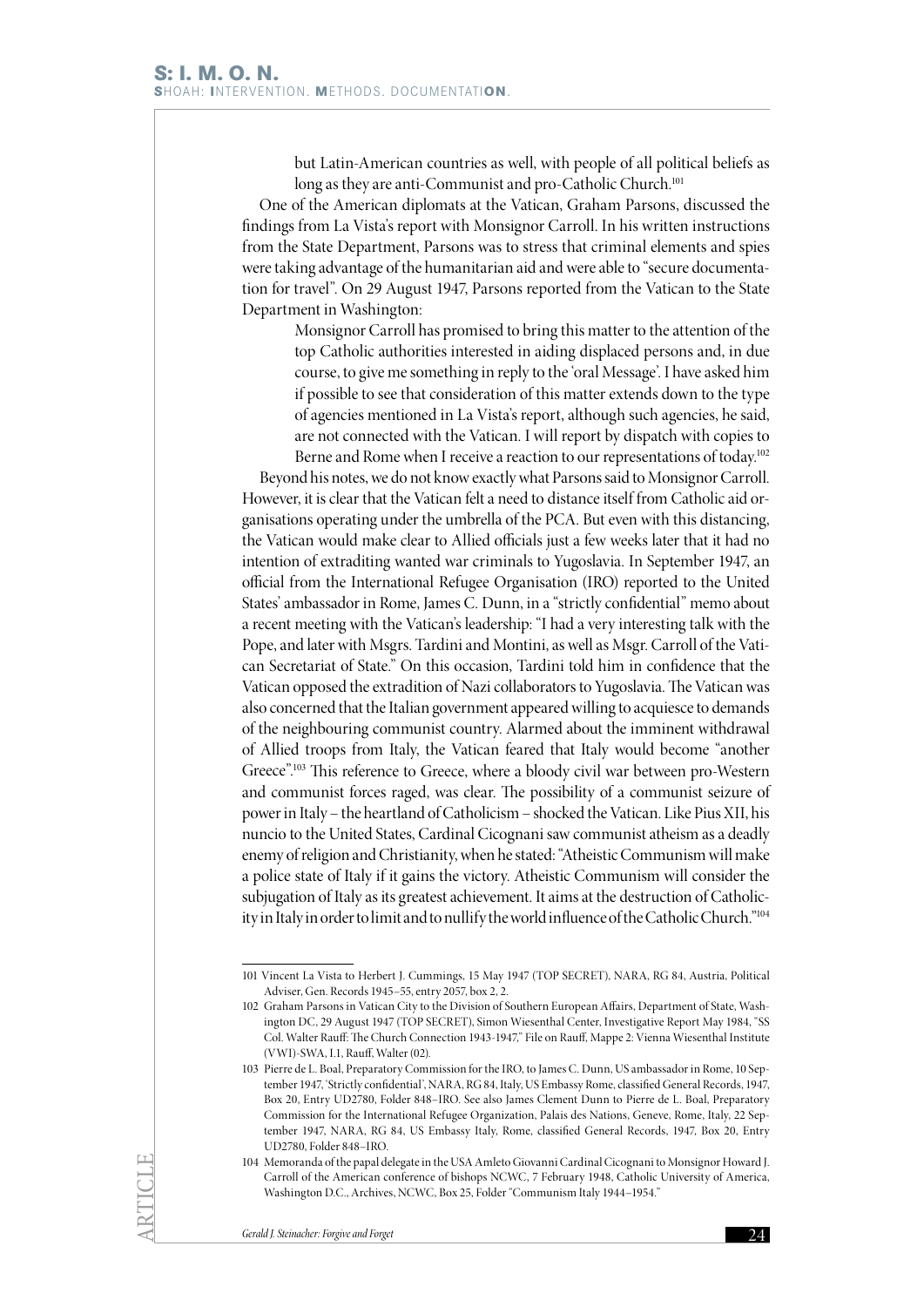A clear indicator that communism was enemy number one of the Church came in 1949 soon after the Italian election, when the Vatican officially excommunicated all Catholics who were active members of the Italian Communist Party. With this formal act, the Church excluded Communists from the sacraments, shunned them from the Church community, and exposed them to eternal condemnation. The pope never took such a radical step with Hitler and his followers.

The Vatican knew, the United States' State Department knew, the British Foreign Office knew, the ICRC knew, the Italian government knew.105 All players knew as early as 1946 or 1947 about the misuse of Red Cross travel documents and PCA papers by criminal elements, including Nazis and other fascists. But one did not have to be a diplomat or secret agent to know about these occurrences. By 1947 or 1948, Italian, Swiss, and German newspapers were repeatedly reporting on the escape structures and routes, as well as reporting on the PCA, Hudal, the Red Cross, and other key players.<sup>106</sup> For example, in January 1947 a group of "refugees" – under the protection of the PCA – had been arrested in Genoa. The group was housed in a Catholic workers' dormitory. It soon turned out that the Catholic men were French SS members who apparently wanted to evade extradition to France by fleeing to South America or Spain. The Nazi collaborators had in their possession travel documents from the ICRC and letters of recommendation from the PCA. The incident was widely reported in Italian newspapers.<sup>107</sup> To cite another example, in December 1949, under the heading "People Smuggling Headquarters Munich – Illegal Channels to Spain, South America and the Middle East", the Munich evening newspaper *AZ* published the escape routes from Bavaria via Tyrol to Italy. The well-informed authors named Hudal as an important contact in Rome, and the article culminated in this telling sentence: "In church circles Hudal is considered the brown bishop."<sup>108</sup> Yet, little changed. The PCA kept vouching for Nazis and the Red Cross continued issuing travel papers. Adolf Eichmann fled Europe with the help of the PCA and the Red Cross in 1950, three whole years after the misuse of Red Cross and PCA documents had become known to all involved in the post-war landscape. SS officer Klaus Barbie, "the butcher of Lyon", escaped thanks to the working cooperation between United States' Intelligence Services, and Draganović fled via the Italian Ratline in 1951.109 Author Gerald Posner observed:

Since the Church had been silent during the Holocaust, on which there was a flood of grisly evidence since the end of the war, it was reasonable to wonder if Pius and his advisors felt any moral duty to unequivocally prohibit clerics from assisting criminals involved in that mass killing. There was no such policy. Pius, Montini, and Tardini [in public] never uttered a word in opposition to the priests who helped the fugitives.110

<sup>105</sup> For the knowledge of the ICRC, see the very detailed Steinacher, *Humanitarians at War*, and Steinacher, *Nazis on the Run.* For the other institutions mentioned, see Steinacher, *Nazis on the Run.*

<sup>106</sup> One example is the contemporary media coverage on the Wächter case. For this topic, see Johannes Sachslehner, *Hitlers Mann im Vatikan: Bischof Alois Hudal. Ein dunkles Kapitel in der Geschichte der Kirche* (Molden Verlag 2019), and Sands, *Ratline.*

<sup>107</sup> See *L'Unità,* 29 and 31 January 1947, *Il Quotidiano*, 1, 2, and 4 February 1947. The *L'Unità* frontpage article of 31 January is titled "Per i criminali è facile emigrare: Lettera n. 1241 della Commissione Pontificia".

<sup>108</sup> "Menschenschmuggel-Zentrale München – Illegale Kanäle nach Spanien, Südamerika und den Nahen Osten," *Münchner Abendzeitung AZ,* 3 December 1949, 7.

<sup>109</sup> Tom Bower, *Klaus Barbie: Butcher of Lyons* (New York: Pantheon Books, 1984); Christopher Simpson*,* Blowback: *The First Full Account of America's Recruitment of Nazis and its Disastrous Effects on the Cold War, Our Domestic and Foreign Policy* (New York: Collier Press, 1989); Hammerschmidt, *Deckname Adler.*

<sup>110</sup> Gerald Posner, *God's Bankers: A History of Money and Power at the Vatican* (New York: Simon and Schuster, 2015), 144.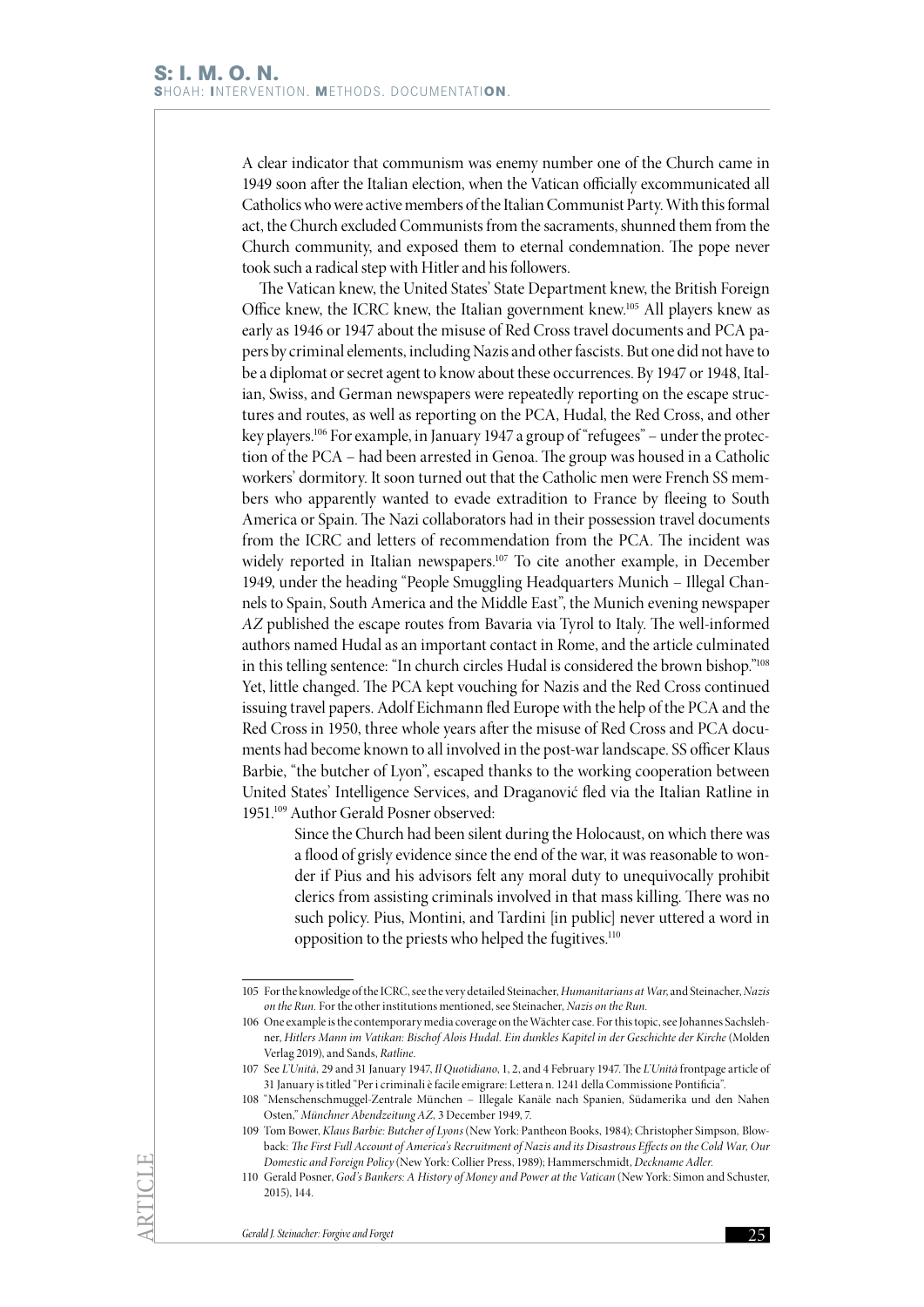These facts beg the question: why did Catholic dignitaries help Nazi perpetrators escape justice? This is an often-raised question, especially since 1984, when the La Vista report was made public. Nazi-hunter and Holocaust survivor Simon Wiesenthal struggled to find answers. His biographer stated: "… he was never able to find even the slightest justification for the Vatican's actions, or for those of the ICRC, who made it possible for the Nazi murderers to make their escape."111 While there is much to say on this topic, I will conclude with a few preliminary findings about the driving forces behind the Catholic Church's actions.

# **Conclusion**

While actively aiding Nazi escape and shielding perpetrators from prosecution represent different points on a spectrum, it is often unclear where one ends and the other begins. Catholic help for Nazi war criminals is ultimately only the tip of the iceberg in the large landscape of post-war order and the early Cold War.

Based on my preliminary research findings, Catholic leaders were deeply disturbed by the destruction and suffering caused by the Nazi regime and World War II. They looked for ways to heal the wounds of German society and build lasting peace. Catholic responses, particularly those of the Church's leaders, were likely based on two thousand years of experience with war's atrocities and how Christian societies came to terms with them. Catholic leaders pleaded for a rejection of Nazi teachings and a return to Christ and Christian values as a way to mend post-war society. At the same time, the Vatican and prominent Catholic leaders strongly condemned anything perceived as revenge (or collective guilt) and demanded forgiveness for the perpetrators. By taking this position, they also aimed to strengthen the influence of Catholic teachings and the Church in society. But even with these aims, the response of Pope Pius XII to the Nuremberg trials and denazification was loaded with political implications that reflected the geo-strategic realities of the day.

During the Second World War, Pius XII worked tirelessly to preserve the interests of the Church as an institution in a delicate balancing act between the dictatorships of Stalin and Hitler. In order to successfully defend Church interests, he was prepared to compromise. Although the portrayal of Pius XII as Hitler's ally is unfair, research strongly suggests that he viewed "godless" communism as the principal enemy of the Church. Anti-communism served as a bracket of the Vatican's pre- and post-1945 world. For many Church leaders, Nazism seemed only an episode, albeit a horrible one, but still just an episode in the larger fight against communist atheism. Therefore, the Vatican waged its lonely Cold War against communism years before the United States did. In the words of American historian Michael Phayer, "Pope Pius was the world's first Cold War warrior".112 The Vatican showed itself to be very concerned about the religious persecution in the then Soviet-controlled parts of Central and Eastern Europe, including eastern parts of Germany. Before long, the Vatican was engaged in a secret war via diplomacy and intelligence operations. The pope was also convinced that harsh denazification and ongoing purges would weaken Germany and therefore make the country (and Western Europe) easier prey to communism. While the Vatican's views on guilt and responsibility were initially at

<sup>111</sup> Hella Pick, *Simon Wiesenthal: A Life in Search of Justice* (Boston: Northeastern University Press, 1996), 127.

<sup>112</sup> Phayer, *Pius XII, the Holocaust and the Cold War*, 134. See also Peter C. Kent, *The Lonely Cold War of Pope Pius XII: The Roman Catholic Church and the Division of Europe, 1943–1950* (Montreal: McGill-Queen's University, 2002).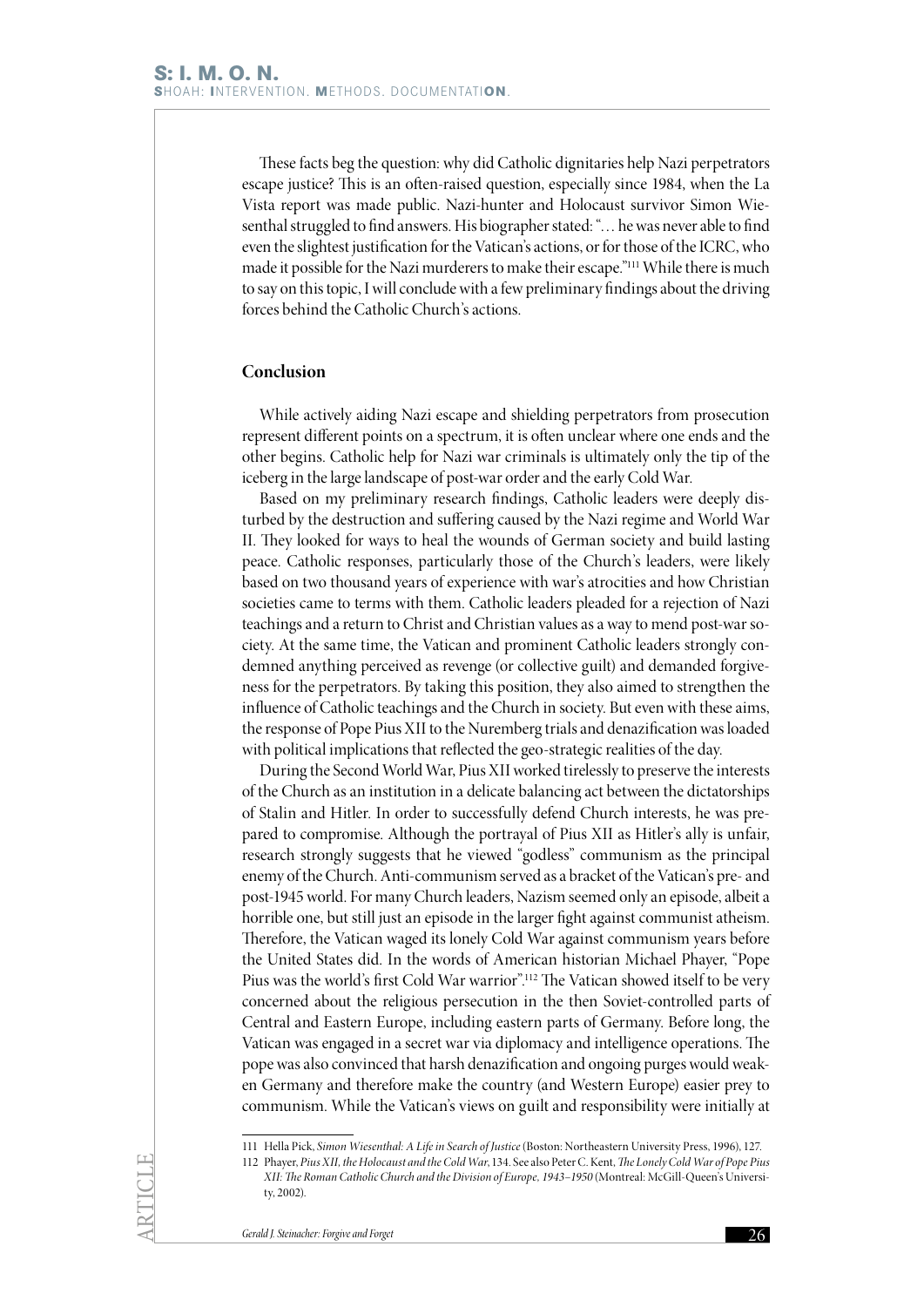loggerheads with the Western Allies, this quickly ended after 1947/1948. The Americans did not dismantle the escape structures they discovered early on, and eventually used them for their own clandestine warfare against communism.

The re-Christianisation of society was a crucial long-term goal for the Vatican.<sup>113</sup> The Christian churches in Germany competed for souls, which often led to a barely hidden rivalry between the Catholic and Lutheran clergies. Catholic bishops, including the Bishop of Rome, encouraged Nazi criminals with Lutheran backgrounds to convert to Catholicism. In some not-so-rare cases, a Catholic baptism was the precondition for Catholic aid. It shows that religious/theological teachings and motivations should be studied seriously in this context (next to the political motives, which are obvious). For this aim, the Vatican was even willing to face attacks and some damage to the Church's reputation. As Pius XII stated when attending the conversion of American GIs in Rome: "The harvest of souls is worth any sacrifice!"114 The Vatican and pope's involvement here can be understood through the lens of soul saving. As Catholic teachings indicate that no salvation is possible outside of the Church, the Church aimed to save as many souls as possible. Therefore, re-Christianisation and strengthening the Church as an institution went hand in hand.

After 1945, the Catholic Church depicted itself as a victim of the Nazis, engaged in total resistance against Nazi or fascist rule – which is not quite true. The Church's initial compromises with fascism, like the 1929 Lateran Treaty with Italy, had worked well for the Church. Why would they not work in Germany? After all, some thought that Hitler was just a German Mussolini. But soon after the Concordat of 1933, the interests of the Nazi state and the Catholic Church clashed repeatedly. However, no full-blown conflict and break ever occurred. The Church mainly resisted and opposed Nazi efforts when Church interests were at stake. Given its own Christian antisemitism, it also found it difficult to clearly speak out against the discrimination and persecution of Jews. Christian antisemitism did not disappear in 1945, as evident in repeated statements by Catholic dignitaries "blaming" the Jews for Allied "revenge" and "victor's justice". The Church largely rejected considerations of widespread guilt and responsibility (as argued at the time by philosopher Karl Jaspers, Lutheran theologian Martin Niemoeller, and survivors like Simon Wiesenthal). After 1945, the rejection of punishment, not the demand for it, was a rallying cry for the Catholic Church. As the Church forcefully opposed Nazi prosecution and just as forcefully preached forgiveness for the war criminals, its message contained an underlying desire: for the world to move on, to forgive and forget. The perpetrators were quickly forgiven, and the victims were quickly forgotten.

A version of this paper was given as a talk at the Vienna Simon Wiesenthal Institute on 26 May 2021. I take this opportunity to thank the Vienna Wiesenthal Institute for hosting me as a senior fellow in the spring and summer of 2021. I really do appreciate all the support and interaction with the wonderful colleagues and staff there. Thanks also to the fellows: it was great to exchange ideas and I was very thankful for the support from them and the institute during the pandemic. Thanks to all colleagues for their feedback on this paper, particularly Prof. Kerstin von Lingen and Dr. Linda Erker from the University of Vienna, as well as Dr. Norbert Sparer, Dr. Steven Wees, Tim Turnquist, Uki Goñi, and Anne Johnson. Special thanks also to the University of Ca' Foscari in Venice, particularly to professors Giovanni Vian and Valentina Ciciliot for all their generous support during my tenure as a visiting scholar there in the fall of 2021.

<sup>113</sup> Chamedes, *A Twentieth Century Crusade.*

<sup>114</sup> Lehnert, *Ich durfte ihm dienen*, 111.